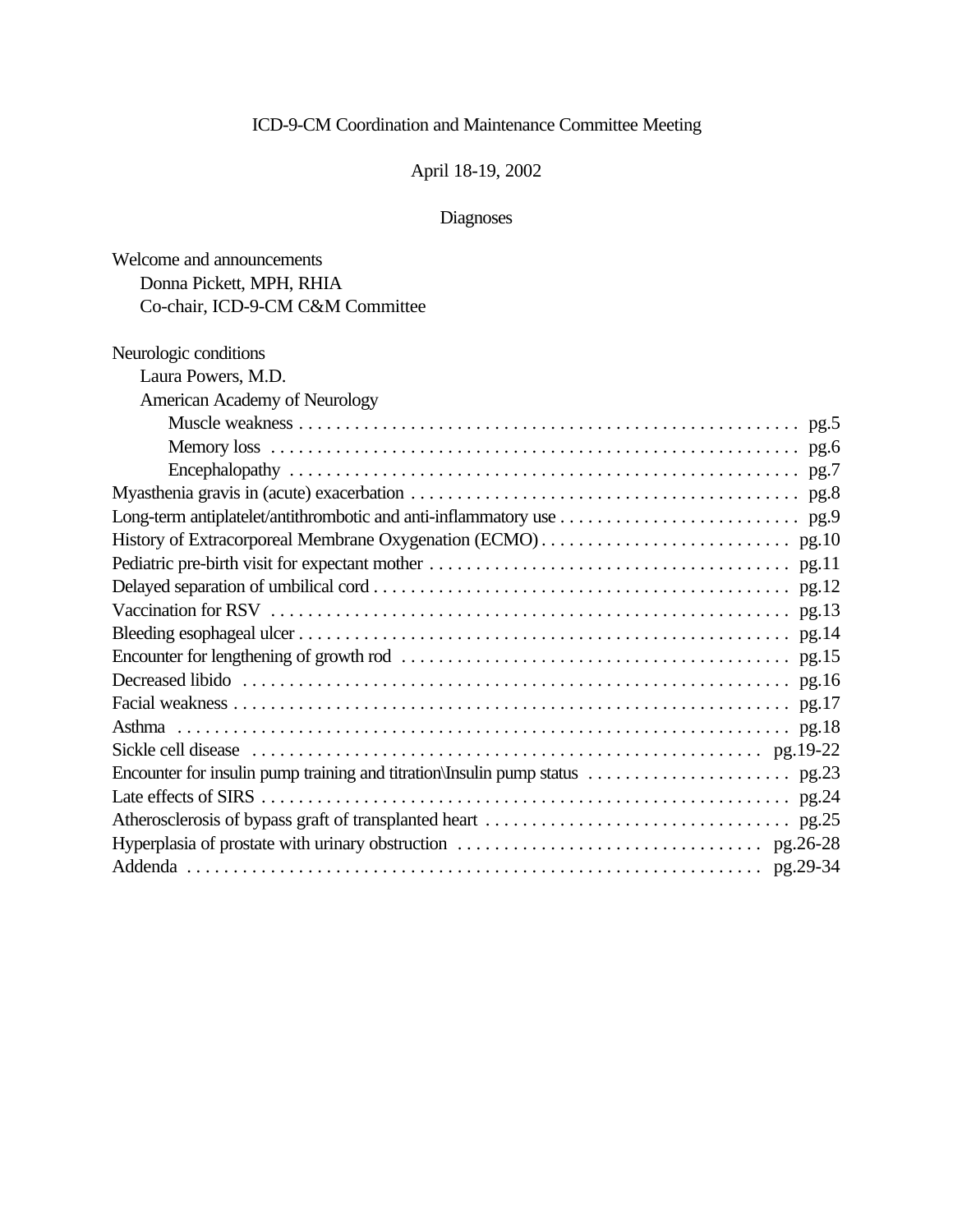April 18-19, 2002

## Diagnoses

# **ICD-9-CM TIMEFRAMES**

| <b>January 8, 2002</b> | Deadline for receipt of public comments on proposed code revisions discussed<br>at the May 17-18, 2001 and November 1-2, 2001 ICD-9-CM Coordination<br>and Maintenance Committee meetings. These proposals are being considered<br>for implementation on October 1, 2002.                                                                                                   |
|------------------------|-----------------------------------------------------------------------------------------------------------------------------------------------------------------------------------------------------------------------------------------------------------------------------------------------------------------------------------------------------------------------------|
|                        | February 18, 2002 Deadline for submission of proposals to CMS for procedures and NCHS for<br>diagnoses for presentation at the April 18-19, 2002 ICD-9-CM Coordination and<br>Maintenance Committee meeting.                                                                                                                                                                |
| March 2002             | Tentative agenda for the Procedure part of the April 18, 2002 ICD-9-CM<br>Coordination and Maintenance Committee meeting will be posted on CMS<br>homepage as follows: http://www.hcfa.gov/medicare/icd9cm.htm                                                                                                                                                              |
|                        | Tentative agenda for the Diagnosis part of the April 19, 2002 ICD-9-CM<br>Coordination and Maintenance Committee meeting will be posted on NCHS<br>homepage as follows: http://www.cdc.gov/nchs/icd9.htm                                                                                                                                                                    |
|                        | Federal Register Notice of April 18-19, 2002 ICD-9-CM Coordination and<br>Maintenance Meeting and tentative agenda to be published March 26, 2002.                                                                                                                                                                                                                          |
| April 18-19, 2002      | ICD-9-CM Coordination and Maintenance Committee Meeting in the CMS<br>auditorium. Diagnosis code revisions discussed are for potential implementation<br>on October 1, 2003. Procedure code revisions discussed will be for October<br>1, 2002. Those procedure code proposals that cannot be resolved quickly will<br>be considered for implementation on October 1, 2003. |
| April 2002             | Summary report of the Procedure part of the April 18, 2002 ICD-9-CM<br>Coordination and Maintenance Committee meeting will be posted on CMS<br>homepage as follows: http://www.hcfa.gov/medicare/icd9cm.htm                                                                                                                                                                 |
|                        | Summary report of the Diagnosis part of the April 19, 2002 ICD-9-CM<br>Coordination and Maintenance Committee meeting report will be posted on<br>NCHS homepage as follows: http://www.cdc.gov/nchs/icd9.htm                                                                                                                                                                |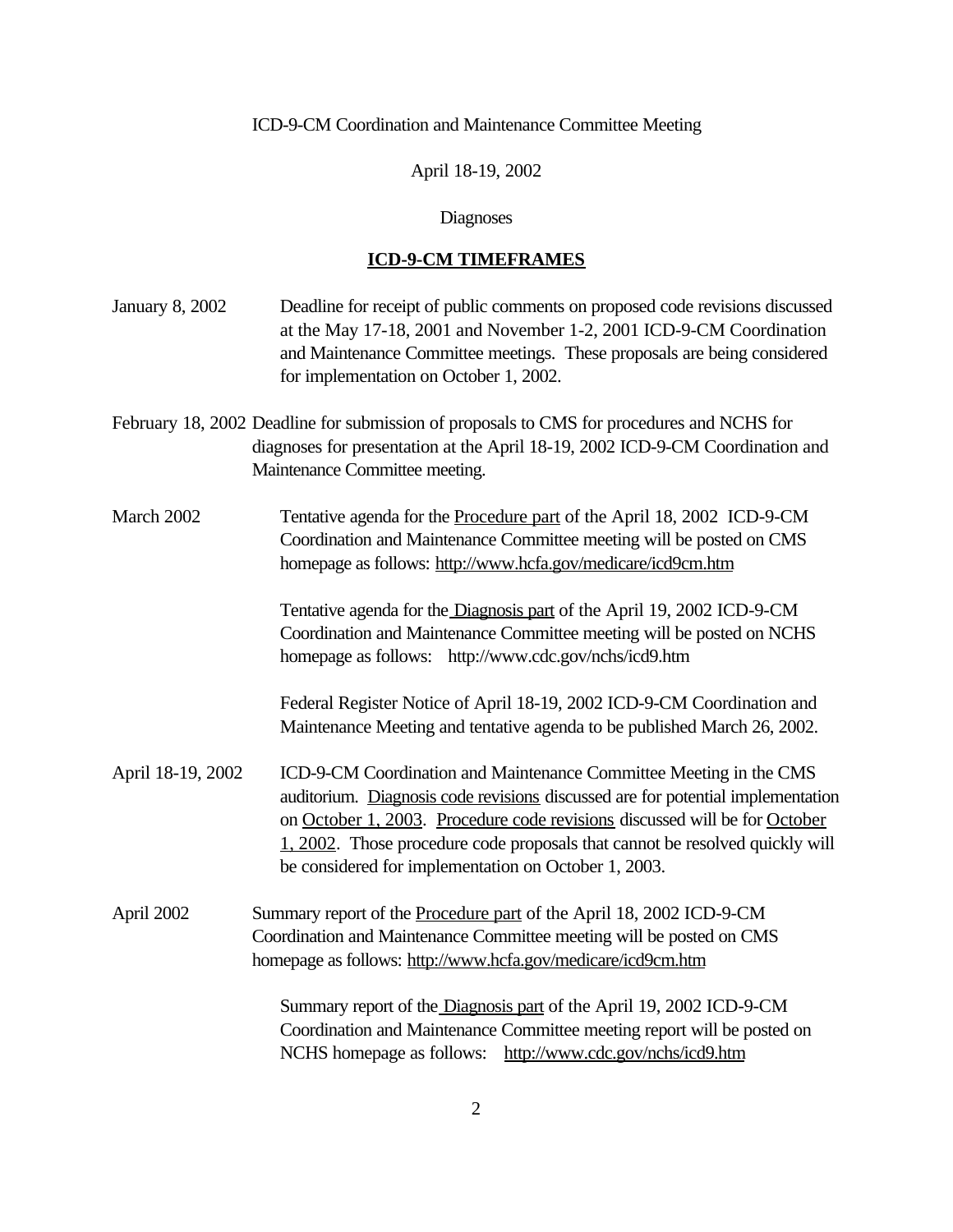## April 18-19, 2002

| April 30, 2002   | Written comments due on procedure code proposals discussed at the<br>April 18, 2002 meeting.                                                                                                                                                                                |
|------------------|-----------------------------------------------------------------------------------------------------------------------------------------------------------------------------------------------------------------------------------------------------------------------------|
| October 1, 2002  | New and revised ICD-9-CM codes go into effect.                                                                                                                                                                                                                              |
| October 5, 2002  | Deadline for submission of proposals to CMS for procedures and NCHS for<br>diagnoses for presentation at the December 5-6, 2002 ICD-9-CM<br>Coordination and Maintenance Committee meeting.                                                                                 |
| November 2002    | Tentative agenda for the Procedure part of the December 5, 2002 ICD-9-CM<br>Coordination and Maintenance Committee meeting will be posted on CMS<br>homepage as follows: http://www.hcfa.gov/medicare/icd9cm.htm                                                            |
|                  | Tentative agenda for the Diagnosis part of the November 6, 2002 ICD-9-CM<br>Coordination and Maintenance Committee meeting will be posted on NCHS<br>homepage as follows: http://www.cdc.gov/nchs/icd9.htm                                                                  |
|                  | Federal Register Notice of December 5-6, 2002 ICD-9-CM Coordination and<br>Maintenance Meeting and tentative agenda to be published.                                                                                                                                        |
| Dec. 5-6, 2002   | ICD-9-CM Coordination and Maintenance Committee Meeting. Code<br>revisions discussed are for potential implementation on October 1, 2003.<br>December 5 will be devoted to discussions of procedure codes. December 6<br>will be devoted to discussions of diagnosis codes. |
| December 2002    | Summary report of the Procedure part of the December 5, 2002 ICD-9-CM<br>Coordination and Maintenance Committee meeting will be posted on CMS<br>homepage as follows: http://www.hcfa.gov/medicare/icd9cm.htm                                                               |
|                  | Summary report of the Diagnosis part of the December 6, 2002 ICD-9-CM<br>Coordination and Maintenance Committee meeting report will be posted on<br>NCHS homepage as follows: http://www.cdc.gov/nchs/icd9.htm                                                              |
| January 10, 2003 | Deadline for receipt of public comments on proposed code revisions discussed<br>at the April 18-19, 2002 and December 5-6, 2002 ICD-9-CM Coordination<br>and Maintenance Committee meetings. These proposals are being considered<br>for implementation on October 1, 2003. |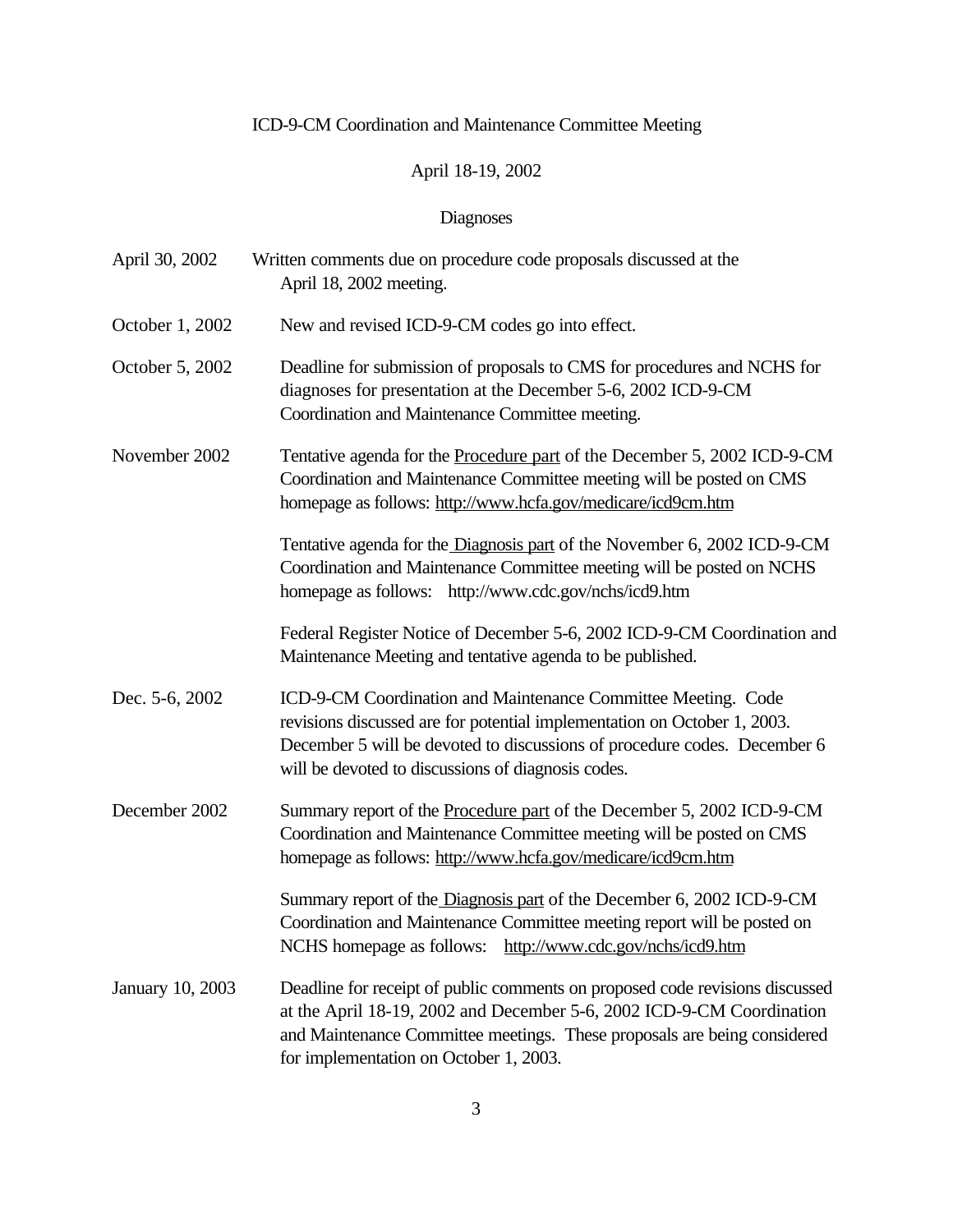April 18-19, 2002

#### Diagnoses

## **National Committee on Vital and Health Statistics**  Subcommittee on Standards and Security Hearings on HIPAA Code Set Issues

| February 8-9, 2002 | Status Report by Code Set Developers named as HIPAA standards                   |
|--------------------|---------------------------------------------------------------------------------|
| April 9-10, 2002   | Possible replacement of ICD-9-CM, Volume 3 with ICD-10-PCS<br>Gaps in Code sets |
| May 29-30, 2002    | Possible replacement of ICD-9-CM, Volumes 1-2 with ICD-10-CM                    |

For additional information about the scheduled hearings please visit the National Committee on Vital and Health Statistics website at: http://www.ncvhs.dhhs.gov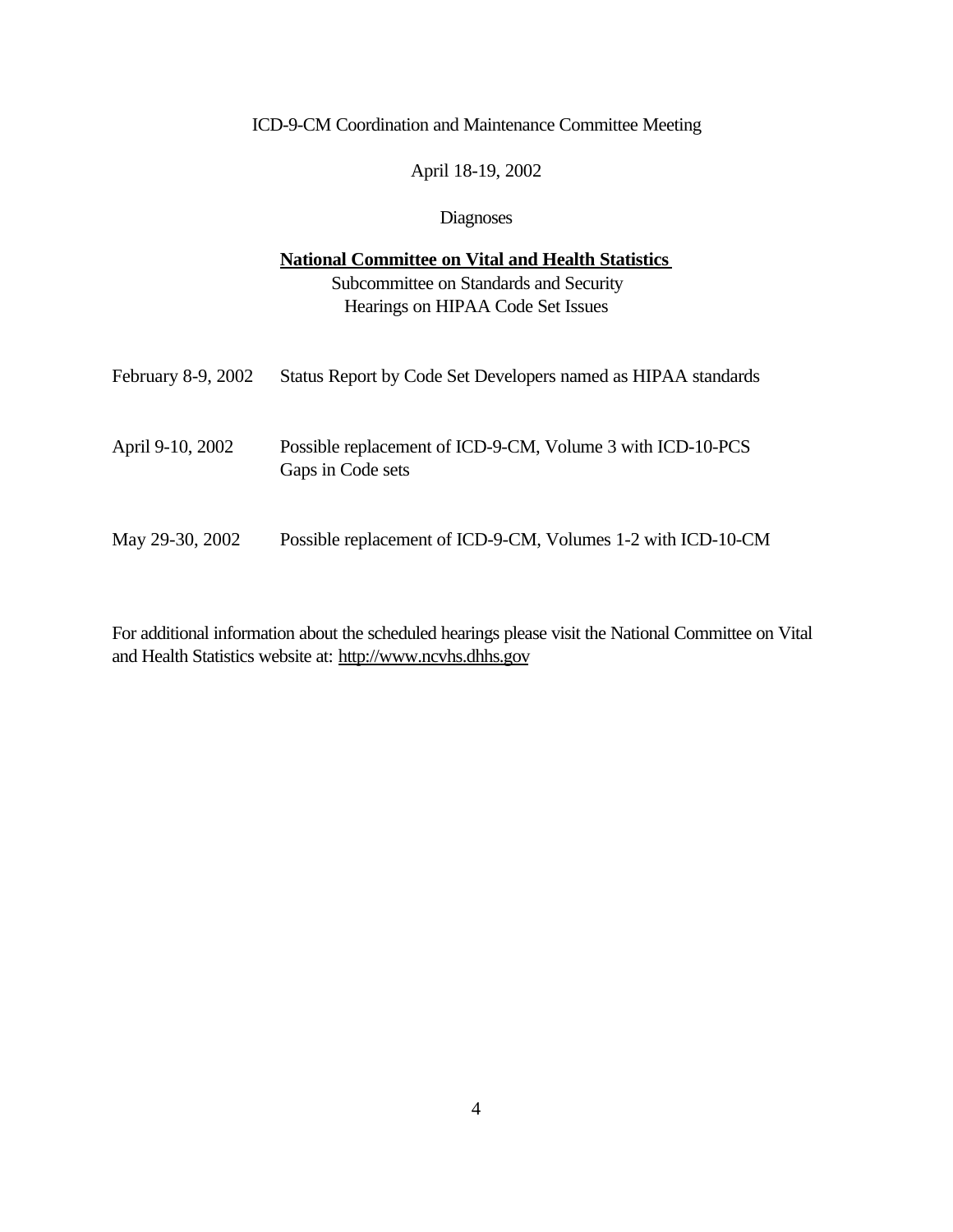#### April 18-19, 2002

#### Diagnoses

Topic: Muscle weakness

Currently the term muscle weakness is indexed to 728.9, Unspecified disorder of muscle, ligament and fascia. This unspecified code does not allow the identification of muscle weakness. When conducting neurodiagnostic testing such as electromyography, nerve conduction studies and their derivatives there is no adequate code to explain the reason for the test or its findings, namely, muscle weakness.

It is being proposed that a unique code for muscle weakness be created.

|          | 728 | Disorders of muscle, ligament and fascia             |  |
|----------|-----|------------------------------------------------------|--|
|          |     | 728.8 Other disorders of muscle, ligament and fascia |  |
| New code |     | 728.87 Muscle weakness                               |  |
| Add      |     | Excludes: generalized weakness (780.79)              |  |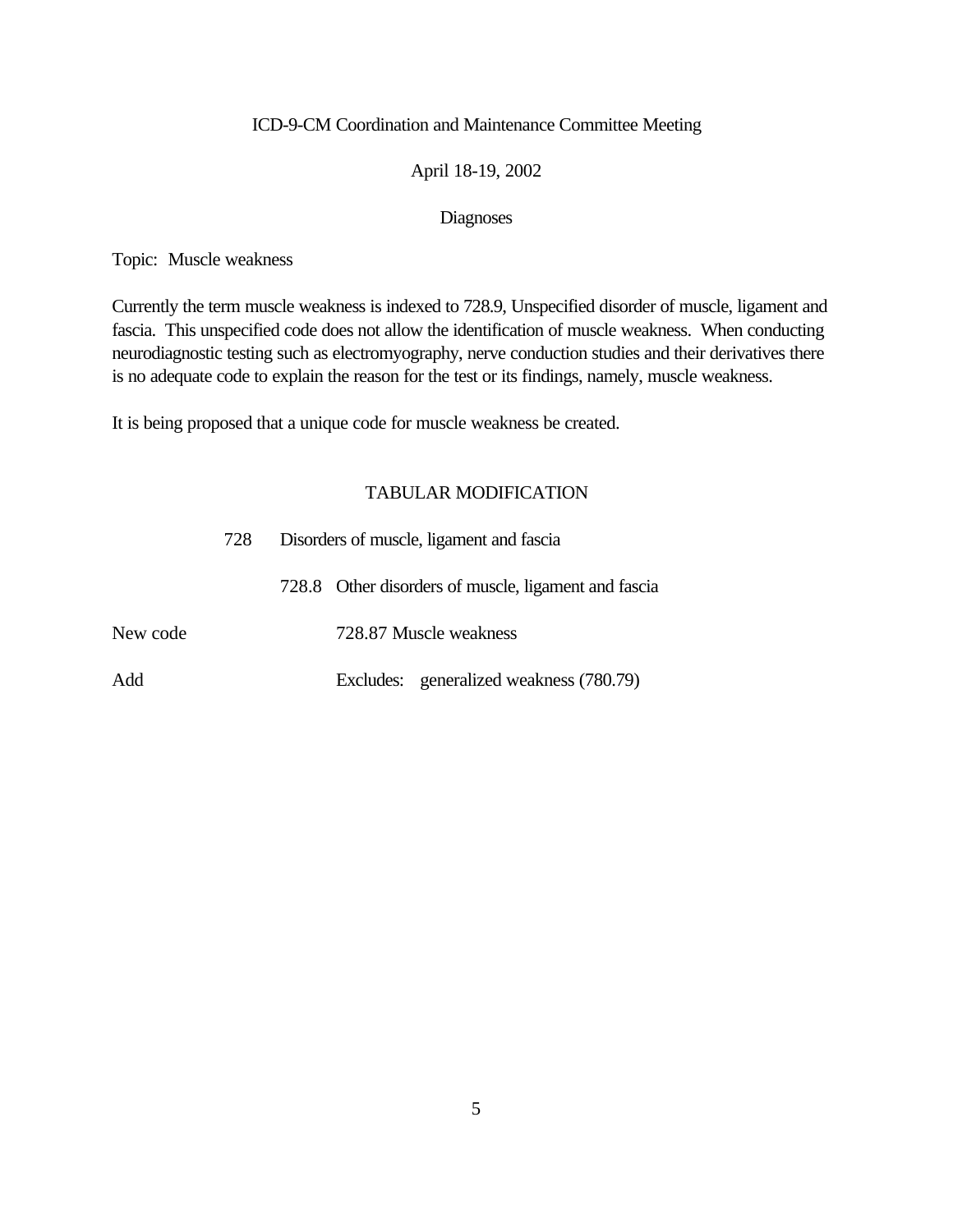### April 18-19, 2002

### Diagnoses

Topic: Memory loss

The term memory loss is now just an inclusion term under "other generalized symptoms". It has been requested that a unique code for memory loss be created.

|                        | 310 | Specified nonpsychotic mental disorders due to organic brain damage         |
|------------------------|-----|-----------------------------------------------------------------------------|
|                        |     | 310.1 Organic personality syndrome                                          |
| Add                    |     | Excludes: memory loss of unknown cause (780.93)                             |
|                        | 780 | General symptoms                                                            |
|                        |     | 780.9 Other general symptoms                                                |
| New code<br>Add<br>Add |     | 780.93 Memory loss<br>Amnesia (retrograde)<br>Memory loss NOS               |
| Add                    |     | mild memory disturbance due to organic brain damage<br>Excludes:<br>(310.1) |
| Add                    |     | transient global amnesia (437.7)                                            |
| Delete                 |     | 780.99 Other general symptoms<br>Amnesia (retrograde)                       |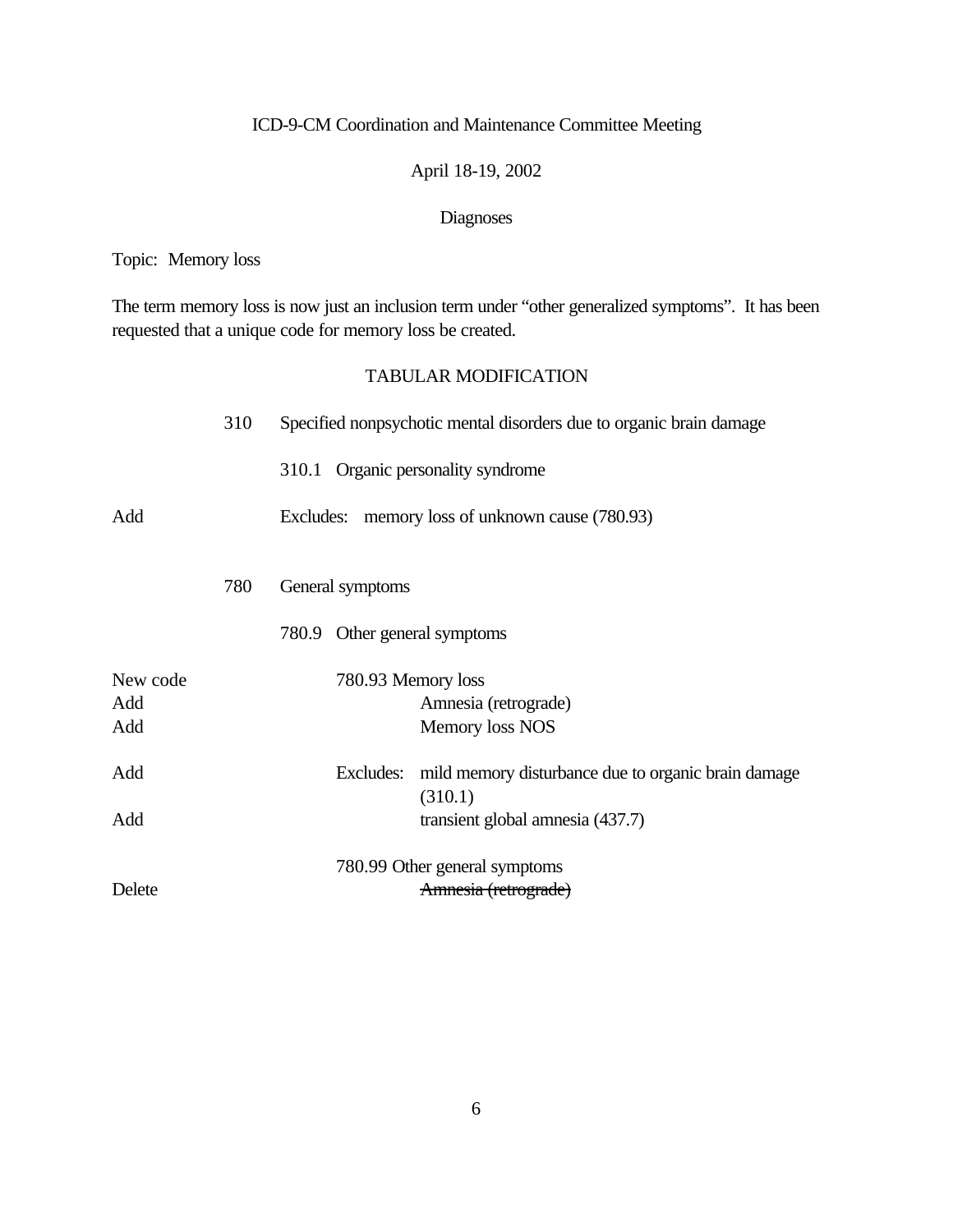#### April 18-19, 2002

#### Diagnoses

Topic: Encephalopathy

Encephalopathy is a general term for generalized cerebral dysfunction. The symptoms include confusion, sleepiness, disturbance in level of alertness, memory loss, and non-specific changes in behavior, such as irritability. Encephalopathy is not synonymous with delirium. Encephalopathy may be due to a number of causes, including the systemic inflammatory response syndrome, certain drugs, and other medical conditions. There are a number of types of encephalopathy, most of which are currently indexed to code 348.3, Encephalopathy, unspecified. Unique codes for these specific types of encephalopathy are being proposed.

#### TABULAR MODIFICATION

| Revise     |  |           | 348.3 Encephalopathy, unspecified                               |
|------------|--|-----------|-----------------------------------------------------------------|
| New code   |  |           | 348.30 Encephalopathy, unspecified                              |
| New code   |  |           | 348.31 Metabolic encephalopathy                                 |
| New code   |  |           | 348.32 Septic encephalopathy                                    |
| New code   |  |           | 348.39 Other encephalopathy                                     |
| Add<br>Add |  | Excludes: | hepatic encephalopathy (572.2)<br>toxic encephalopathy (349.82) |

348 Other conditions of brain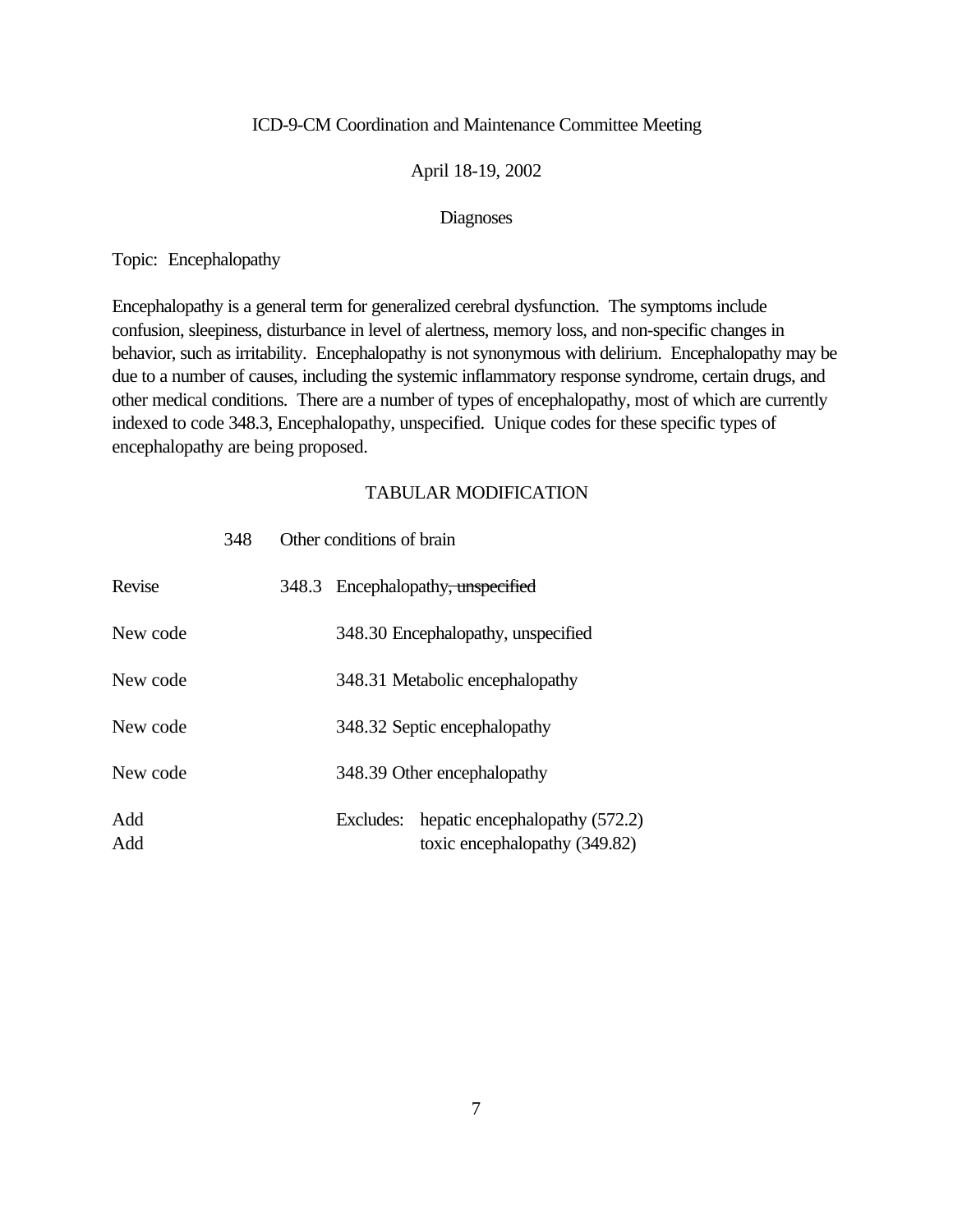#### April 18-19, 2002

#### Diagnoses

Topic: Myasthenia gravis in (acute) exacerbation

Myasthenia gravis is a chronic disease characterized by episodic muscle weakness caused by loss or dysfunction of acetylcholine receptors. An autoimmune attack destroys or impairs the function of the receptors at the postsynaptic neuromuscular junction, interfering with neuromuscular transmission.

Patients with myasthenia gravis in exacerbation enter the hospital with double vision owing to weakness of the extraocular muscles, difficulty swallowing, and most serious of all, difficulty breathing that can be life-threatening. The breathing disorder at times requires immediate intubation and artificial ventilation. The accepted therapy for myasthenia gravis in exacerbation is plasmapheresis on alternating days, at times with high-dose intravenous steroid administration at 5 day intervals. The number of plasmapheresis treatments required to bring patients out of crisis varies, but usually at least 5 treatments are required. These patients are usually kept in intensive care.

The current code for myasthenia gravis does not distinguish between patients in exacerbation and those not. New codes are being suggested for this.

#### Tabular Modification

|          | 358 | Myoneural disorders |                                                                               |
|----------|-----|---------------------|-------------------------------------------------------------------------------|
|          |     |                     | 358.0 Myasthenia gravis                                                       |
| New code |     |                     | 358.00 Myasthenia gravis not in (acute) exacerbation<br>Myasthenia gravis NOS |
| New code |     |                     | 358.01 Myasthenia gravis in (acute) exacerbation                              |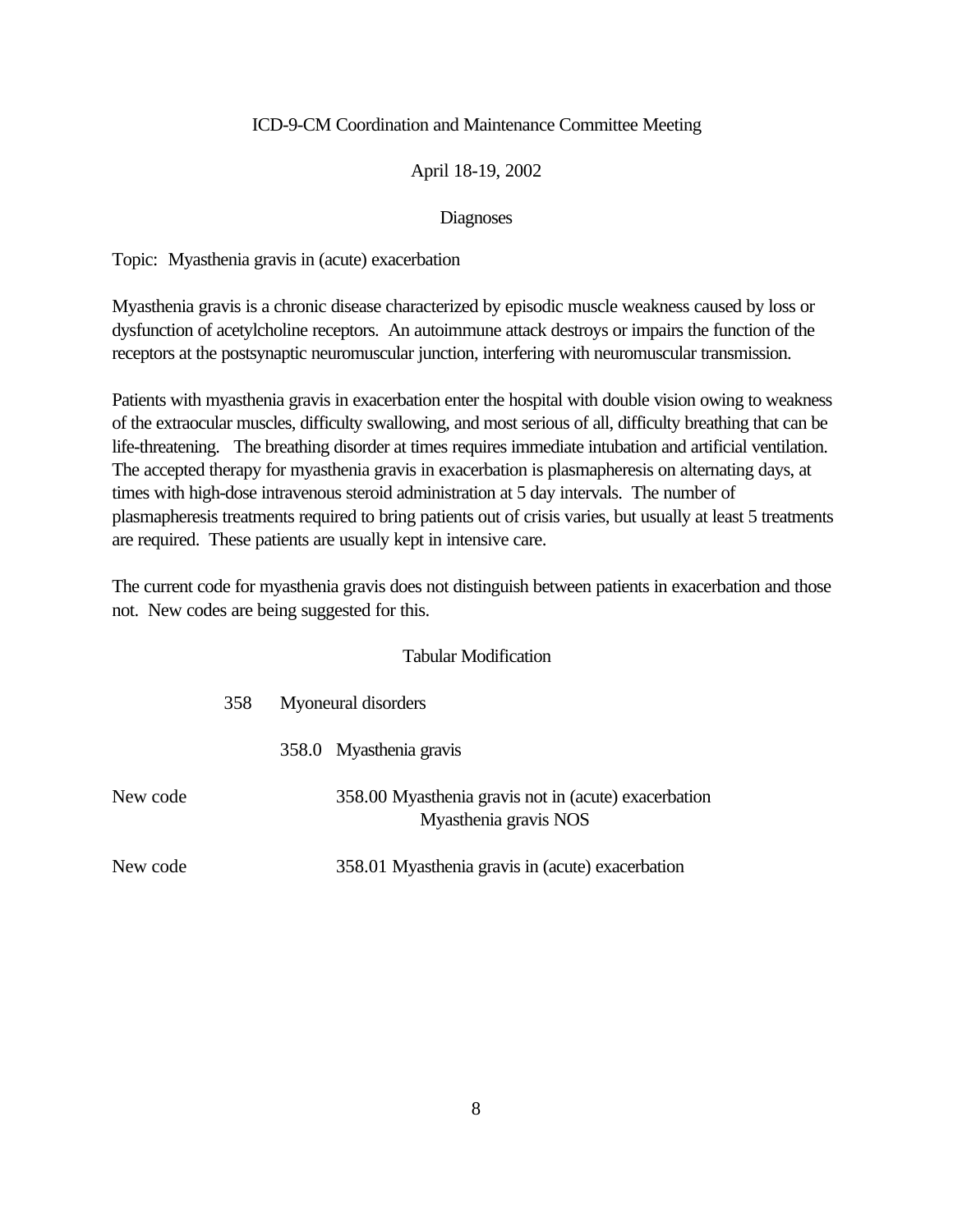#### April 18-19, 2002

#### Diagnoses

Topic: Long-term antiplatelet/antithrombotic, anti-inflammatory use

The long-term use of antiplatelet/antithrombotics for the prevention of thrombotic events such as heart attack and stroke is common. These agents prevent thrombus formation by inhibiting the aggregation of platelets. There is a code for long-term use of anticoagulant, V58.61, but anticoagulants are different from antiplatelet/antithrombotic agents. Anticoagulants affect the clotting factors in the bloodstream, instead of platelet aggregation.

Long-term use of anti-inflammatories for the reduction of arthritis pain is also common. Therefore, new codes for long-term use of antithrombotics/antiplatelets and anti-inflammatories are being proposed for the long-term drug use subcategory.

| V58.     |  | Encounter for other and unspecified procedures and aftercare |                                                        |  |  |
|----------|--|--------------------------------------------------------------|--------------------------------------------------------|--|--|
|          |  |                                                              | V58.6 Long-term (current) drug use                     |  |  |
| New code |  | V58.63                                                       | Long-term (current) use of antiplatelet/antithrombotic |  |  |
| New code |  | V58.64                                                       | Long-term (current) use of anti-inflammatories         |  |  |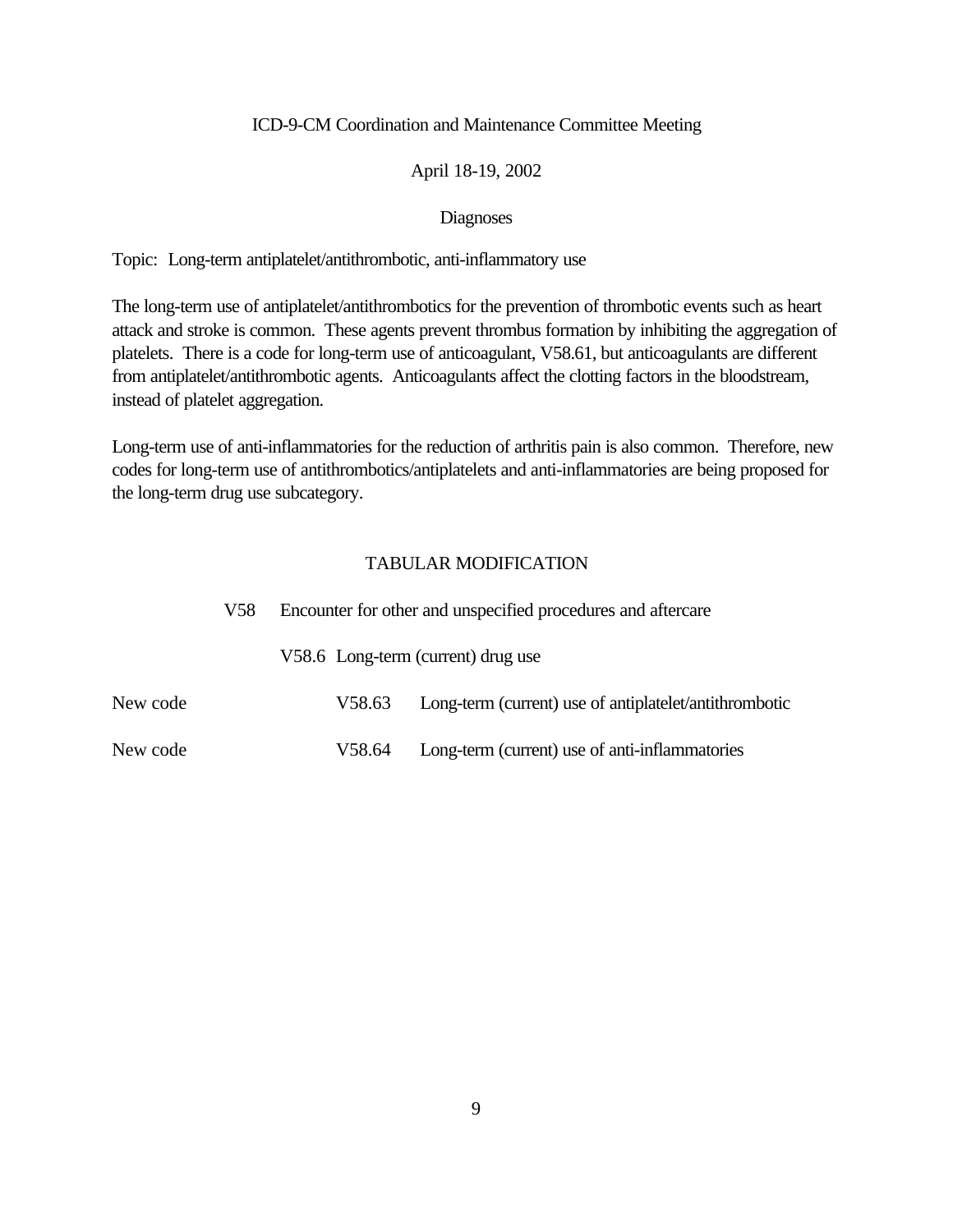#### April 18-19, 2002

#### Diagnoses

Topic: History of Extracorporeal Membrane Oxygenation (ECMO)

ECMO is a procedure performed on very critically ill adults and children with respiratory failure. It is a type of bypass performed artery-to-vein or vein-to-vein. It removes carbon dioxide and oxygenates the blood. This is a high-risk procedure that can affect a patient's long-term health. The American Academy of Pediatrics is requesting a history code be created for patients who have had ECMO in the past.

|          | V <sub>15</sub> |        | Other personal history presenting hazards to health                 |
|----------|-----------------|--------|---------------------------------------------------------------------|
|          |                 |        | V15.8 Other specified personal history presenting hazards to health |
| New code |                 | V15.87 | History of Extracorporeal Membrane Oxygenation<br>(ECMO)            |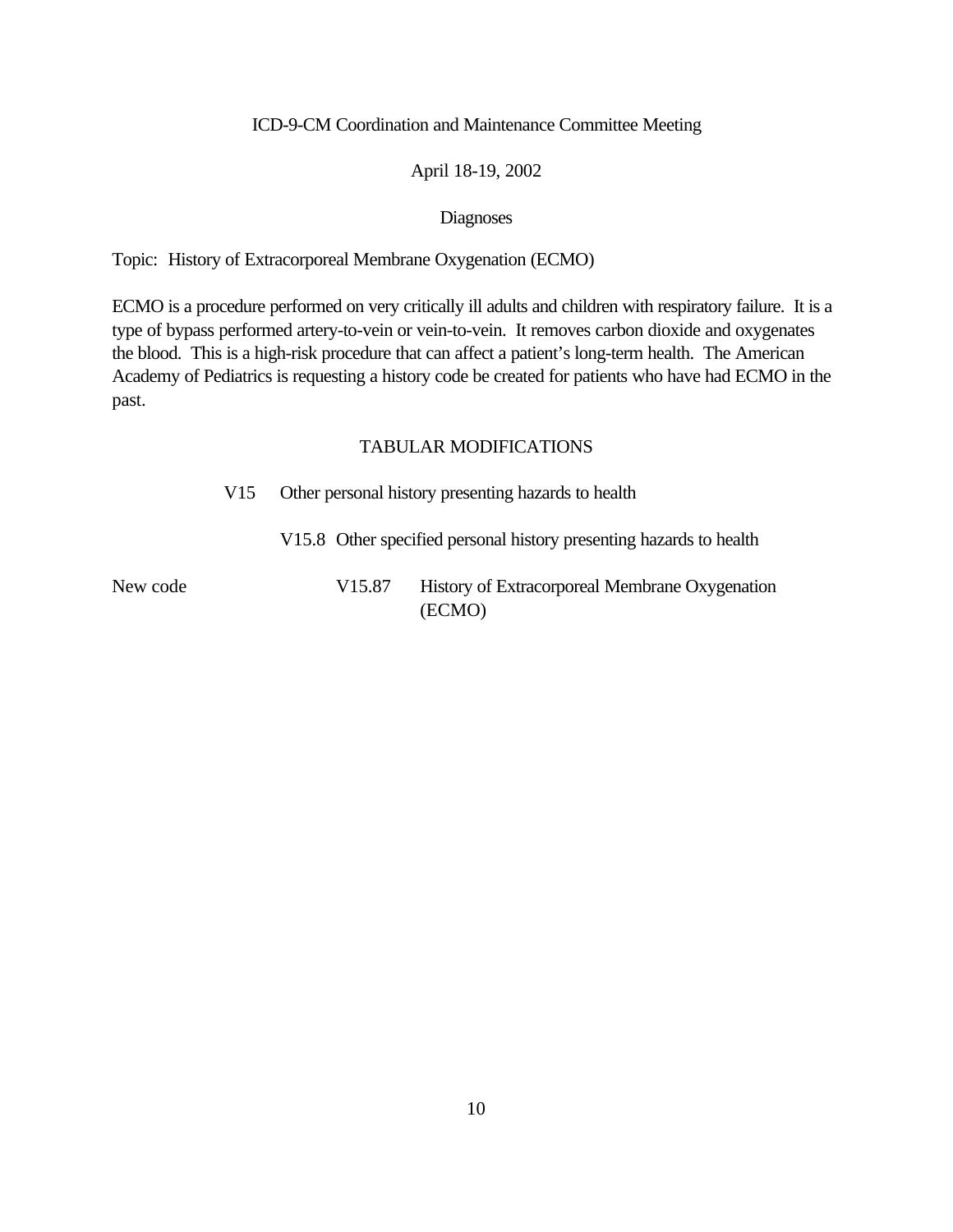#### April 18-19, 2002

#### Diagnoses

Topic: Pediatric pre-birth visit for expectant mother

Some expectant mothers visit a pediatrician prior to the birth of their baby to receive advice on child care or to evaluate the pediatric office. There is no adequate reason for visit code to explain these visits. The American Academy of Pediatrics is requesting such a code.

| V65.     | Other persons seeking consultation without complaint or sickness |        |                                                     |
|----------|------------------------------------------------------------------|--------|-----------------------------------------------------|
|          |                                                                  |        | V65.1 Person consulting on behalf of another person |
| New code |                                                                  | V65.11 | Pediatric pre-birth visit for expectant mother      |
| New code |                                                                  | V65.19 | Other person consulting on behalf of another person |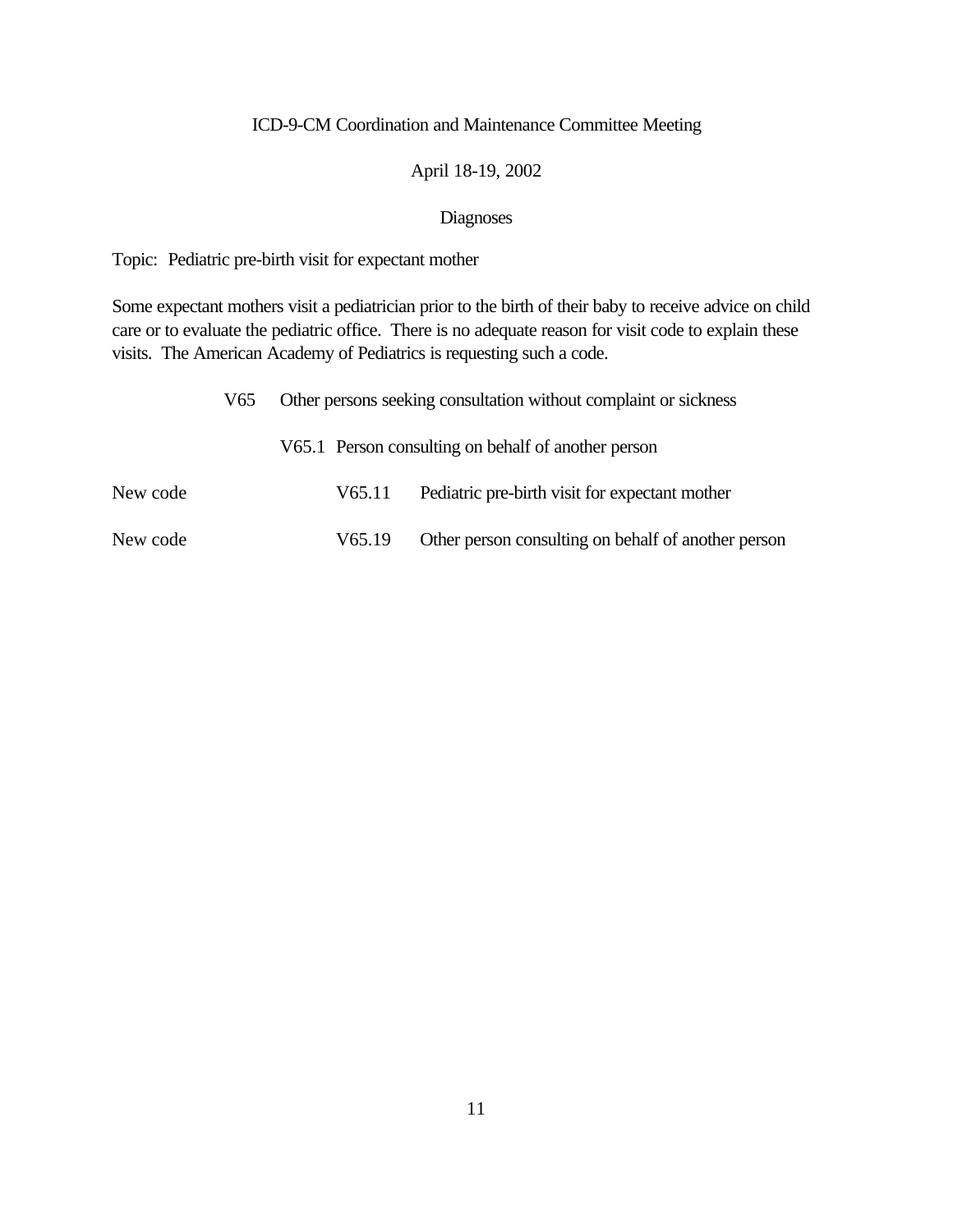#### April 18-19, 2002

#### Diagnoses

Topic: Delayed separation of umbilical cord

Normally, a newborn's umbilical cord separates from the umbilicus within two weeks of birth. When the cord remains attached for longer then it is referred to as a "delayed umbilical cord separation." Umbilical cords that take longer than one month to separate may indicate a neutrophil chemotactic defect or infection. The American Academy of Pediatrics is requesting a new code for this condition.

#### TABULAR MODIFICATION

779 Other and ill-defined conditions originating in the perinatal period

779.8 Other specified conditions originating in the perinatal period

New code 779.83 Delayed separation of umbilical cord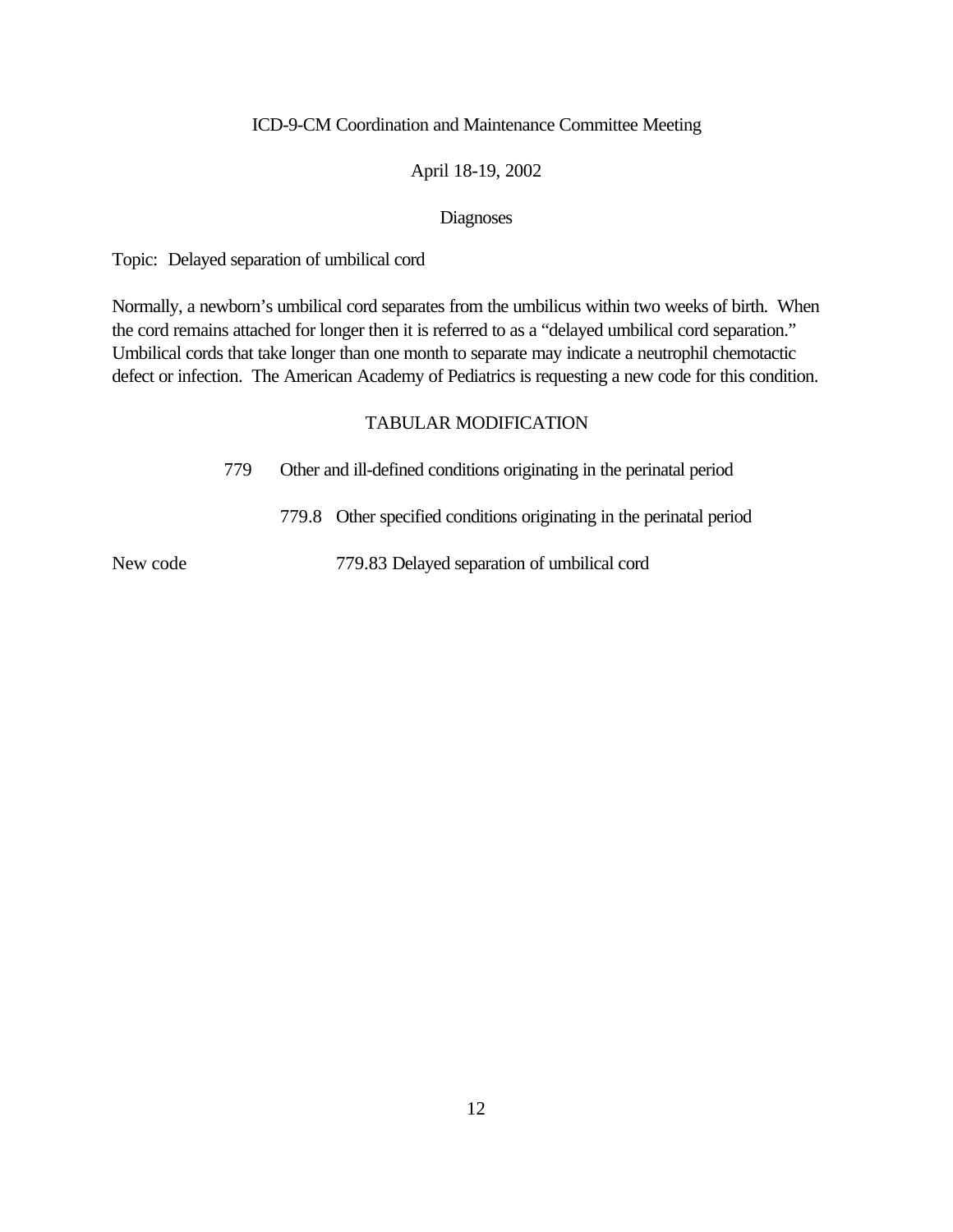#### April 18-19, 2002

### Diagnoses

Topic: Vaccination for RSV

A vaccination is now available for RSV (Respiratory Syncytial Virus). A new code is being proposed for this new vaccine as well as a new code for other vaccines. There is no code for "other" vaccine in the V04 subcategory.

|          | V04 |                    | Need for prophylactic vaccination and inoculation against certain viral diseases |
|----------|-----|--------------------|----------------------------------------------------------------------------------|
| Revise   |     |                    | V04.8 Influenza Other viral diseases                                             |
| New code |     | V04.81             | <b>Influenza</b>                                                                 |
| New code |     | V <sub>04.82</sub> | Respiratory syncytial virus (RSV)                                                |
| New code |     | V04.89             | Other viral diseases                                                             |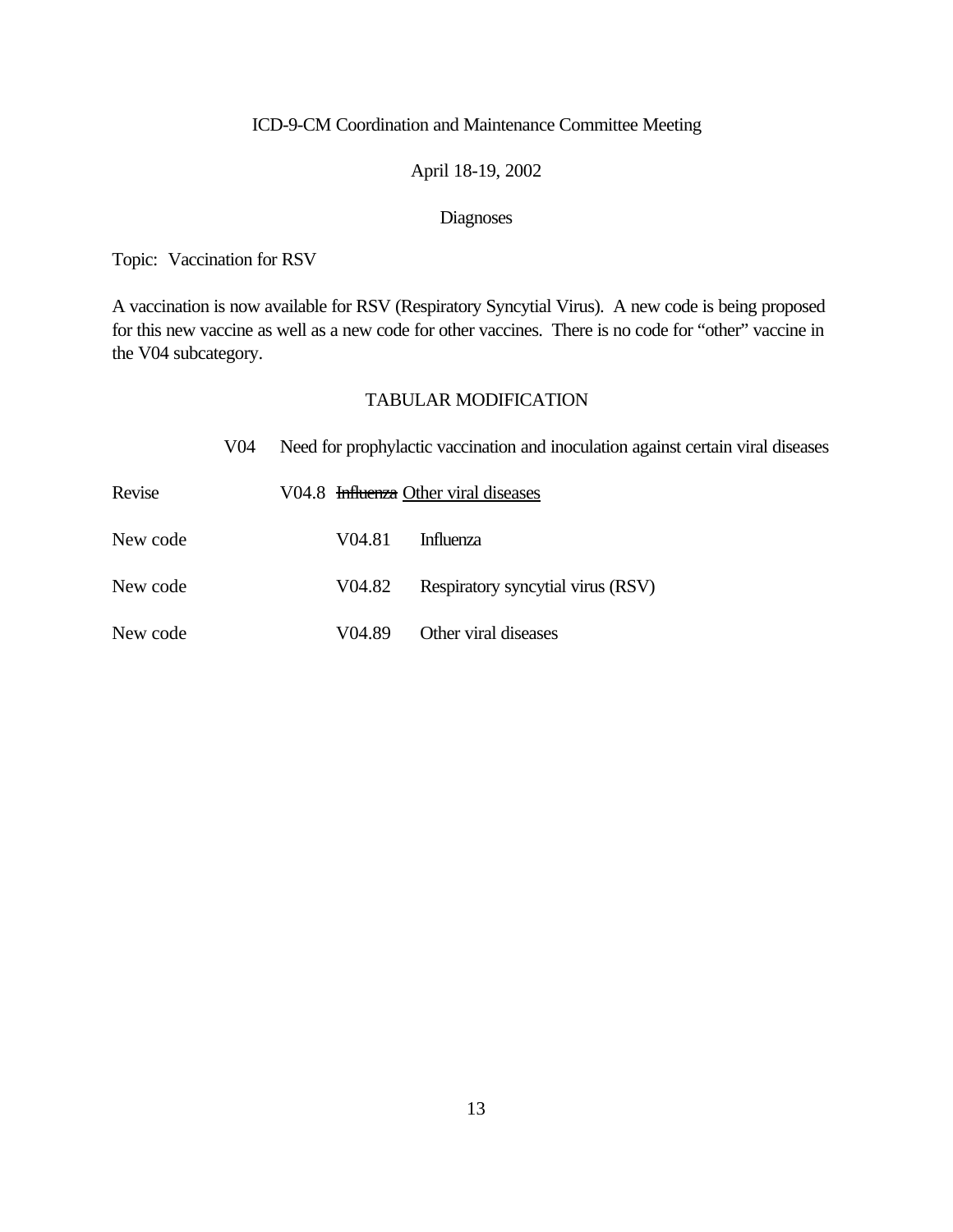### April 18-19, 2002

### Diagnoses

Topic: Bleeding esophageal ulcer

In keeping with the other ulcer codes it is being proposed that the esophageal ulcer code be expanded to distinguish between bleeding and non-bleeding ulcer.

|          | 530 | Diseases of esophagus |                                                                      |  |  |
|----------|-----|-----------------------|----------------------------------------------------------------------|--|--|
|          |     |                       | 530.2 Ulcer of esophagus                                             |  |  |
| New code |     |                       | 530.20 Ulcer of esophagus without bleeding<br>Ulcer of esophagus NOS |  |  |
| New code |     |                       | 530.21 Ulcer of esophagus with bleeding                              |  |  |
| Add      |     |                       | bleeding esophageal varices (456.0, 456.20)<br>Excludes:             |  |  |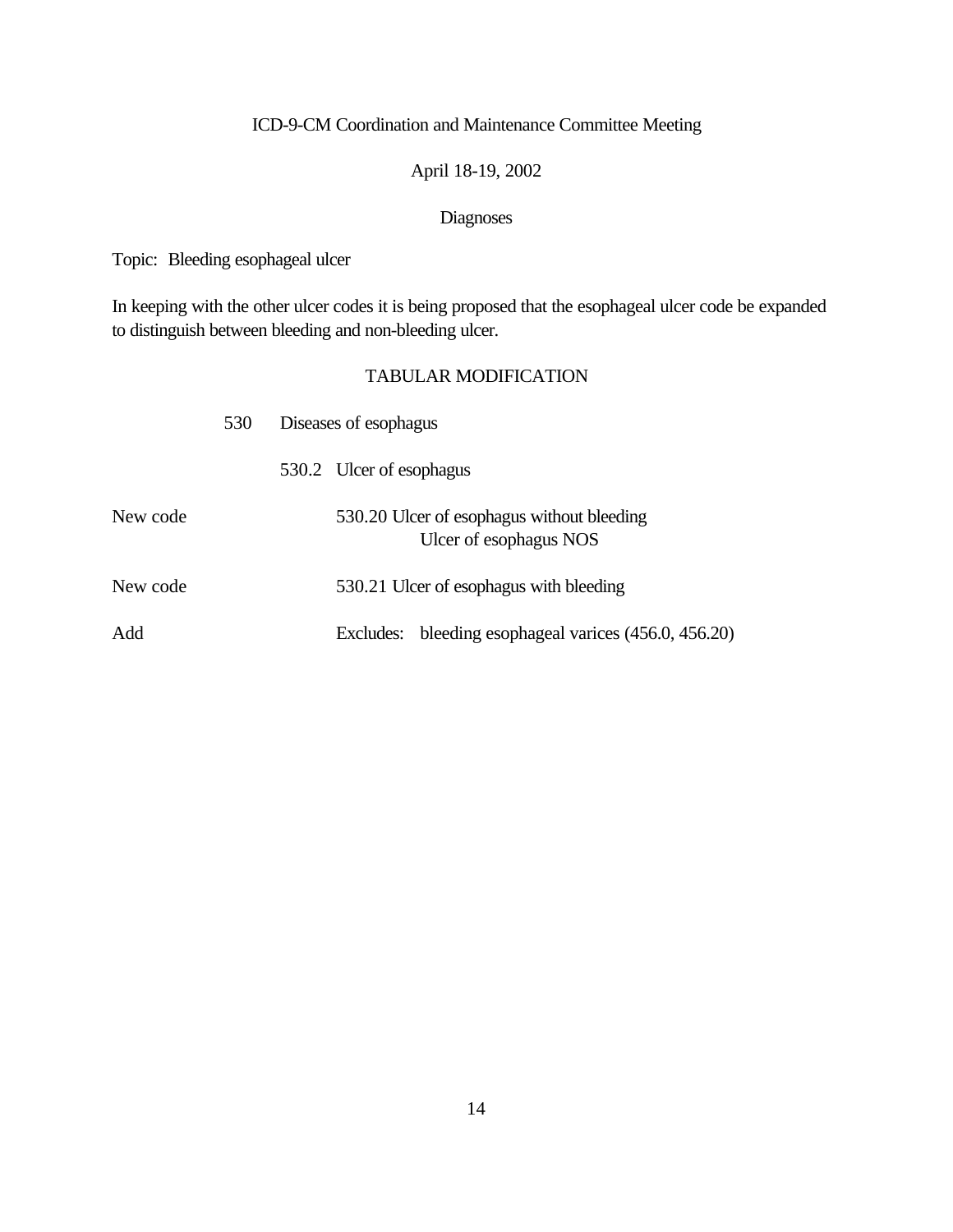#### April 18-19, 2002

#### Diagnoses

Topic: Encounter for lengthening of growth rod

For some patients with extreme scoliosis curvatures surgical correction may involve correcting the curve and fusing the bones in the curve together. The bones are held in place with one or two metal rods held down with hooks and screws until the bone heals together. Periodically these rods must be lengthened to allow for growth.

Currently there is no code which describes an admission for the purpose of lengthening the growth rod. It is proposed to add the following to the classification.

#### TABULAR MODIFICATION

| Revise   | V54.0 | fixation device     | Aftercare involving removal of fracture plate or other internal |  |  |
|----------|-------|---------------------|-----------------------------------------------------------------|--|--|
| Delete   |       | Removal of:<br>pins |                                                                 |  |  |
|          |       |                     | <del>plates</del><br>rods<br>screws                             |  |  |
| New code |       | V54.01              | Encounter for removal of internal fixation device               |  |  |
| New code |       | V54.02              | Encounter for lengthening/adjustment of growth rod              |  |  |
| New code |       | V54.09              | Other aftercare involving internal fixation device              |  |  |

#### V54 Other orthopedic aftercare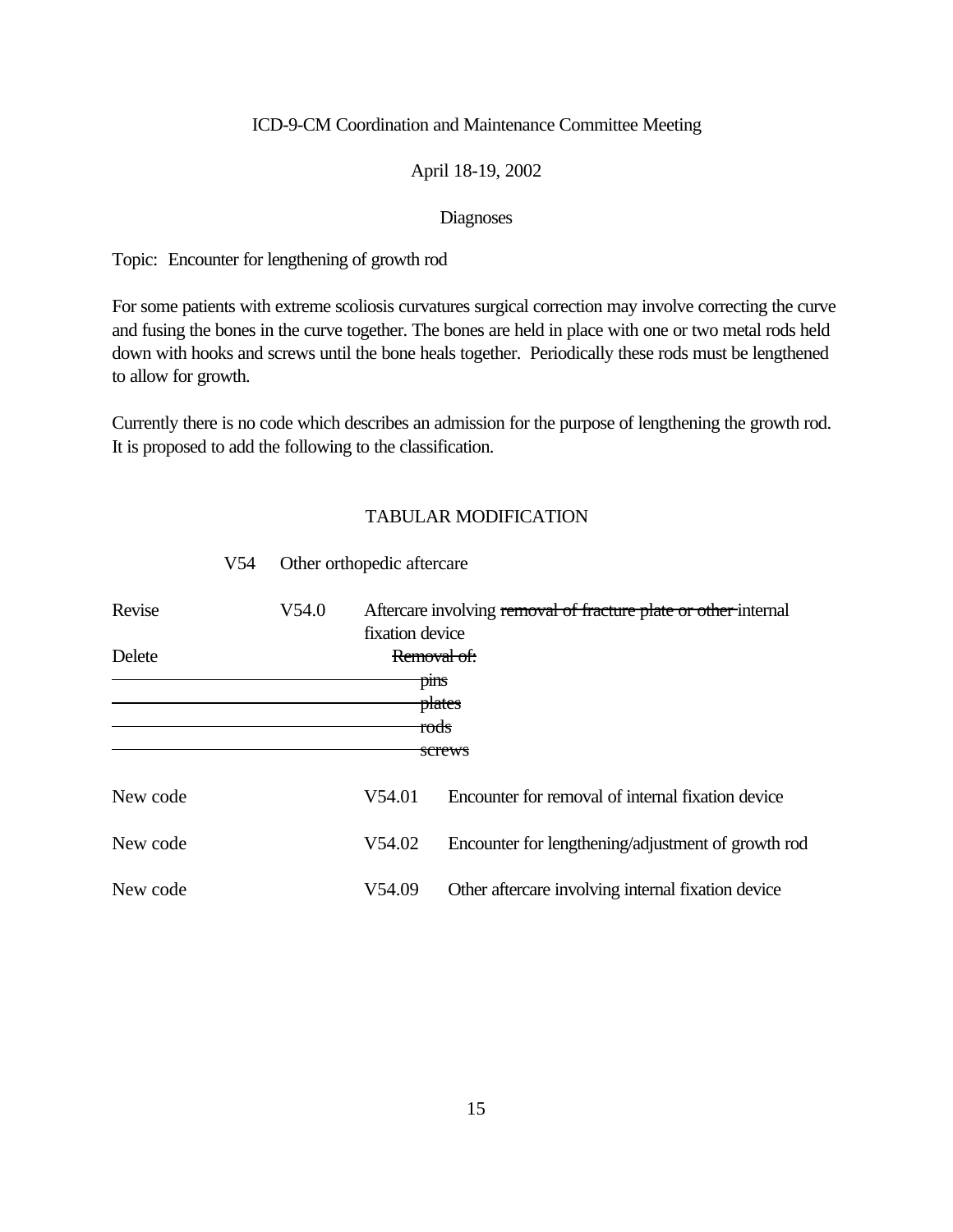#### April 18-19, 2002

#### Diagnoses

Topic: Decreased libido

Decreased libido (decreased sexual desire) is a complaint distinct from impotence or other sexual dysfunction. The cause may be due to many factors, including fatigue, stress, certain drugs, or other organic problems. None of the codes in the mental health or genitourinary chapter correctly identify it. It is being proposed that a symptom code be created.

|          | 302 |  | Sexual deviations and disorders                                             |
|----------|-----|--|-----------------------------------------------------------------------------|
|          |     |  | 302.7 Psychosexual dysfunction                                              |
|          |     |  | 302.71 With inhibited sexual desire                                         |
| Add      |     |  | Excludes: decreased sexual desire NOS (799.81)                              |
|          |     |  |                                                                             |
|          | 799 |  | Other ill-defined and unknown causes of morbidity and mortality             |
|          |     |  | 799.8 Other ill-defined conditions                                          |
| New code |     |  | 799.81 Decreased libido<br>Decreased sexual desire                          |
|          |     |  |                                                                             |
| Add      |     |  | Excludes: psychosexual dysfunction with inhibited sexual desire<br>(302.71) |
| New code |     |  | 799.89 Other ill-defined conditions                                         |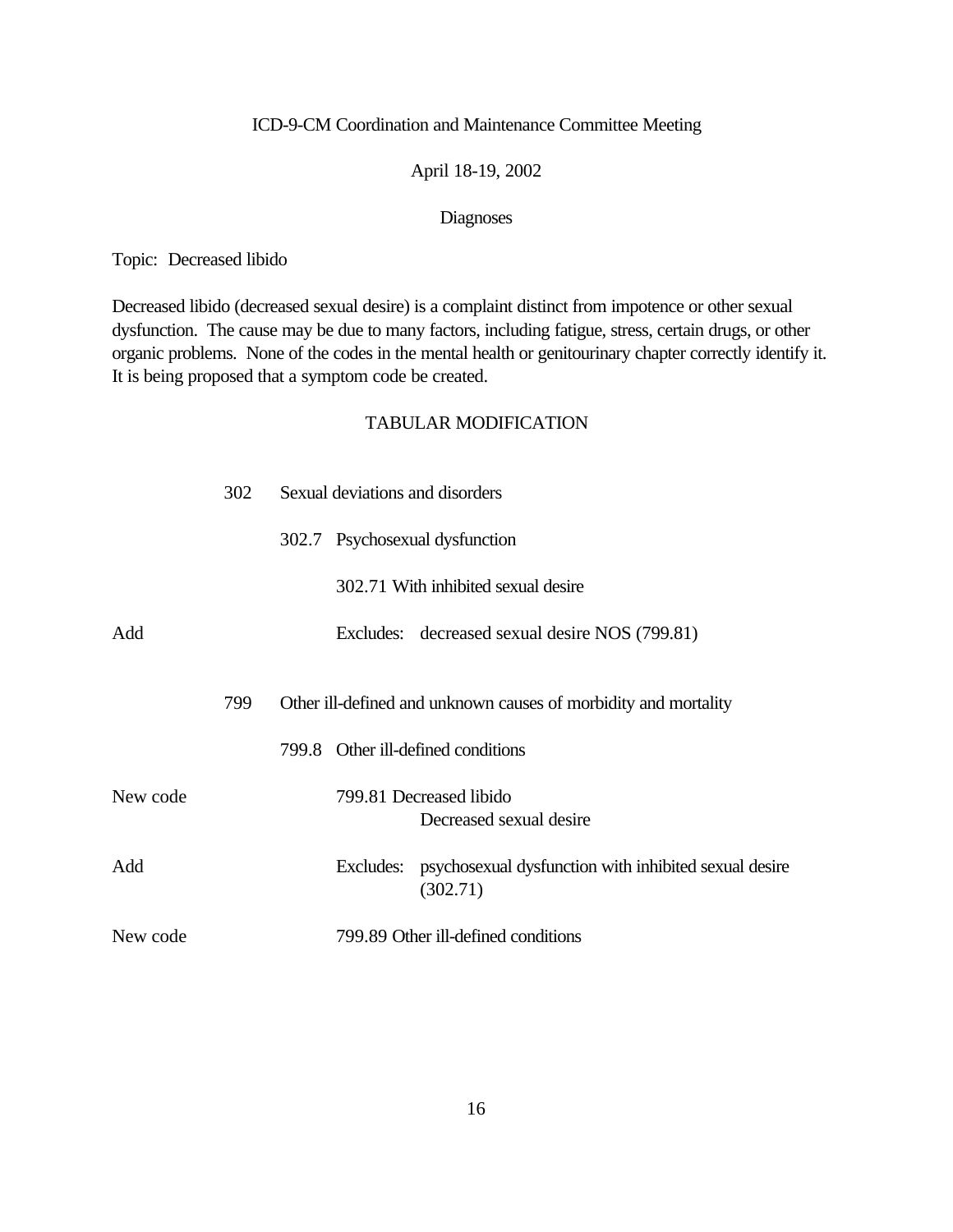#### April 18-19, 2002

#### Diagnoses

Topic: Facial weakness

A new code for facial weakness following a cerebrovascular accident (CVA) becomes effective October 1, 2002. After the presentation of this proposal it was noted that no code exists for this condition when it is not a late effect of a CVA. A symptom code is being proposed for facial weakness.

|          | 781 |  | Symptoms involving nervous and musculoskeletal systems |                                                                                      |
|----------|-----|--|--------------------------------------------------------|--------------------------------------------------------------------------------------|
|          |     |  |                                                        | 781.9 Other symptoms involving nervous and musculoskeletal systems                   |
| New code |     |  |                                                        | 781.94 Facial weakness<br>Facial droop                                               |
| Add      |     |  |                                                        | Excludes: facial weakness due to late effect of cerebrovascular<br>accident (438.83) |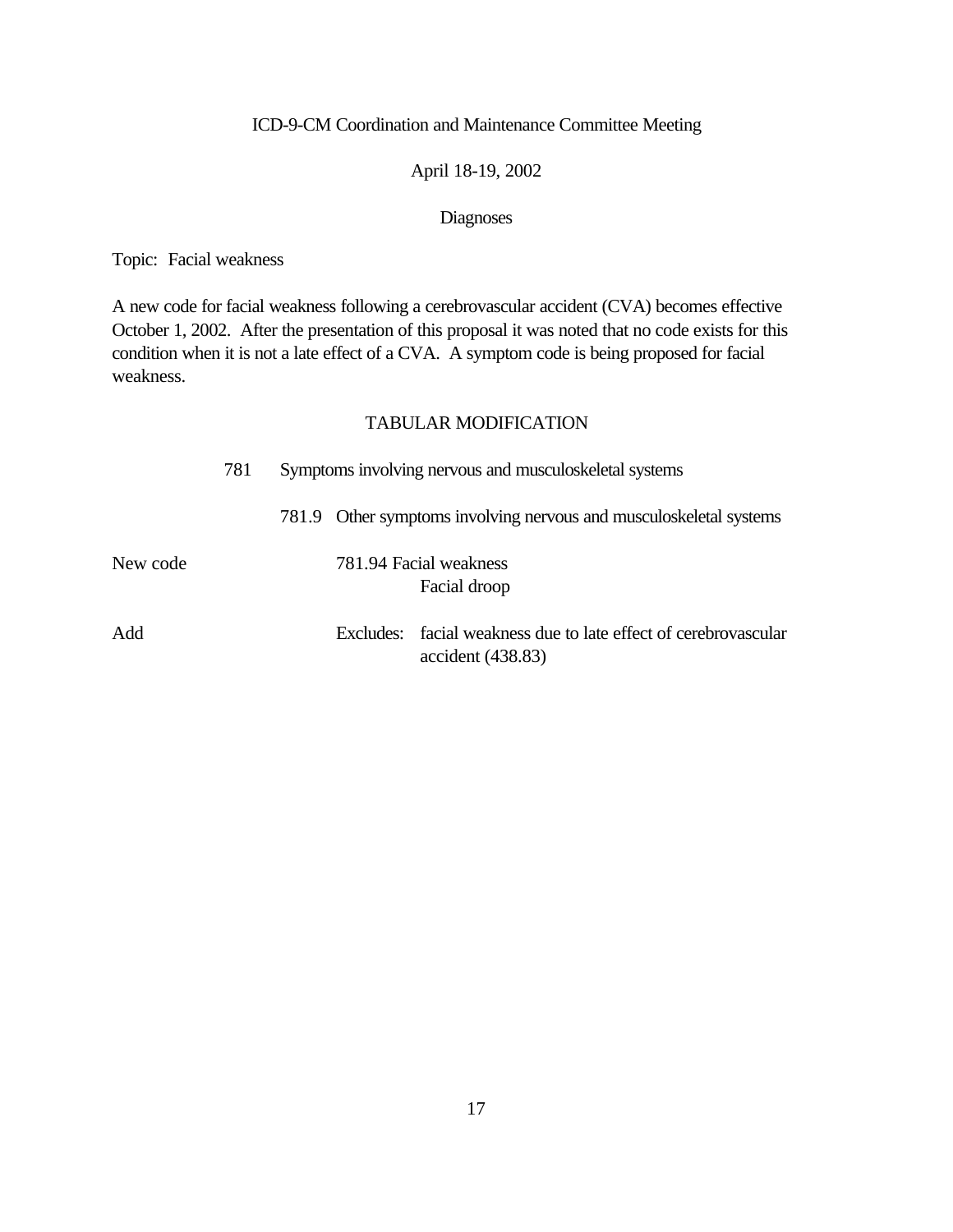#### April 18-19, 2002

#### Diagnoses

#### Topic: Asthma

493 Asthma

The American Academy of Pediatrics (AAP) requests that the ICD-9-CM asthma codes be modified so that they better reflect the current understanding of the pathophysiology of the disease. Though the current terminology of intrinsic and extrinsic is a component of the ICD-9, those terms have been shown to not accurately reflect the differences in presentation of this disease. The structure of the proposal is based on the new classification of asthma published by the Heart, Lung, and Blood Institute of the National Institutes of Health. The definitions of the types of asthma can be found at the NIH website, www.nih.gov. The classification has been recognized by the AAP.

| Revise               |                | The following fifth-digit subclassification is for use with code $493.0$ :               |
|----------------------|----------------|------------------------------------------------------------------------------------------|
|                      | $\theta$       | unspecified                                                                              |
|                      | 1              | with status asthmaticus                                                                  |
|                      | $\overline{2}$ | with (acute) exacerbation                                                                |
| Add                  | 3              | mild intermittent                                                                        |
| Add                  | 4              | mild persistent                                                                          |
| Add                  | 5              | moderate persistent                                                                      |
| Add                  | 6              | severe persistent                                                                        |
|                      |                | 493.0 Extrinsic asthma                                                                   |
| Add                  |                | The following fifth-digit subclassification is for use with codes 493.1-493.2, and 493.9 |
|                      | $\theta$       | unspecified                                                                              |
|                      | 1              | with status asthmaticus                                                                  |
|                      | 2              | with (acute) exacerbation                                                                |
| New sub-<br>category |                | 493.8 Other forms of asthma                                                              |
| New code             |                | 493.81 Exercise induced bronchospasm                                                     |
| New code             |                | 493.82 Cough variant asthma                                                              |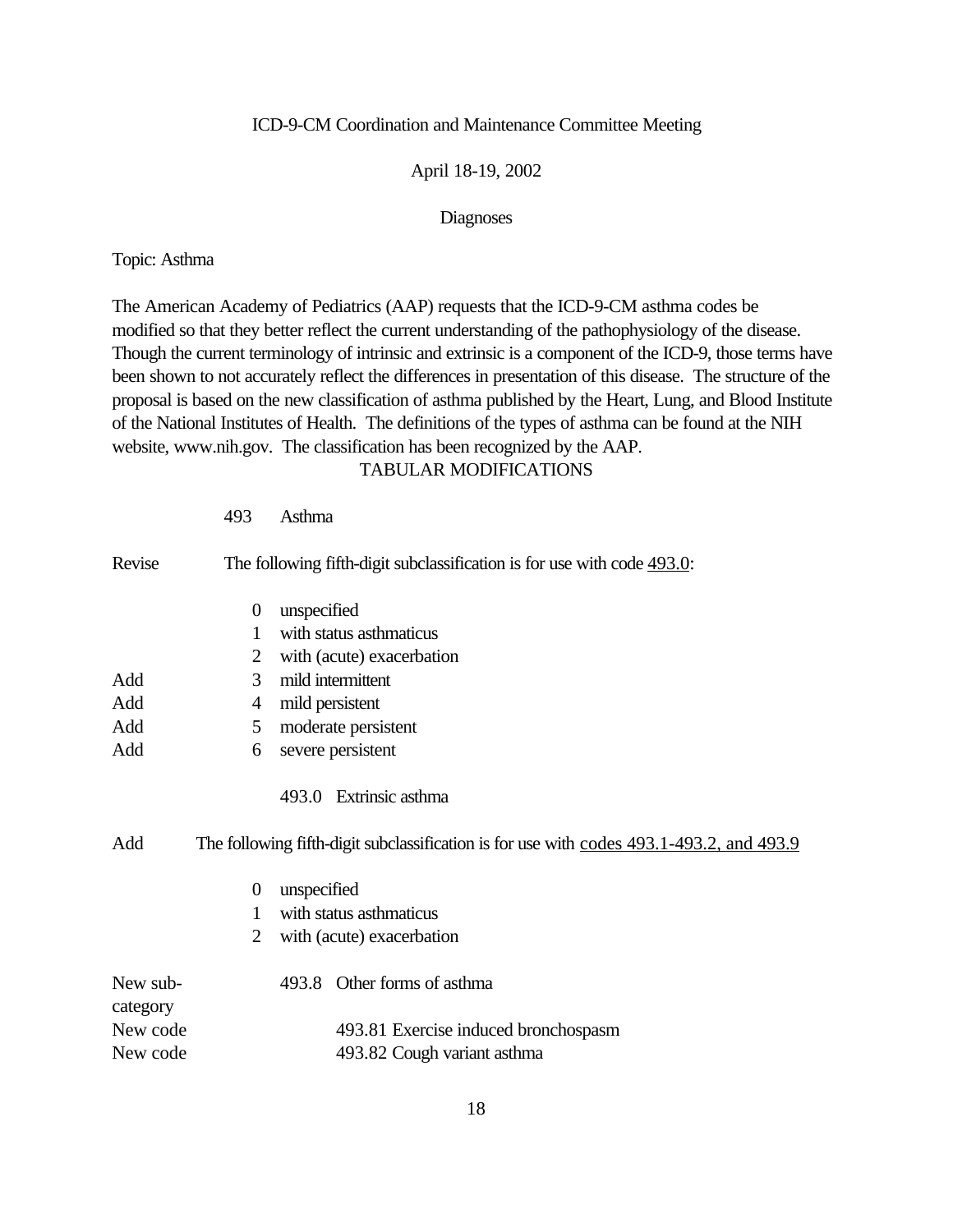#### April 18-19, 2002

#### Diagnoses

Topic: Sickle cell disease

The American Academy of Pediatrics has requested modifications to the sickle cell anemia codes to make them more accurate and to enable the coding of the crisis complications of the disease. The title of the subcategory 282.6, Sickle-cell anemia, is misleading since not all patients with the disease have severe anemia. It is other components of the disease, such as the acute chest syndrome and the splenic sequestration that can actually be more problematic than the anemia. The titles of 282.61 and 282.62, Hb-S disease with and without crisis are also confusing. Hb-S, Hemoglobin S, just describes the abnormal hemoglobin itself. The disease most commonly known as sickle cell disease is more accurately abbreviated Hb-SS, signifying that there are 2 abnormal "S"genes, one from each parent.

It is being proposed that the titles of the sub-category and codes for sickle cell anemia be modified and that new codes for the crisis component of the disease be created.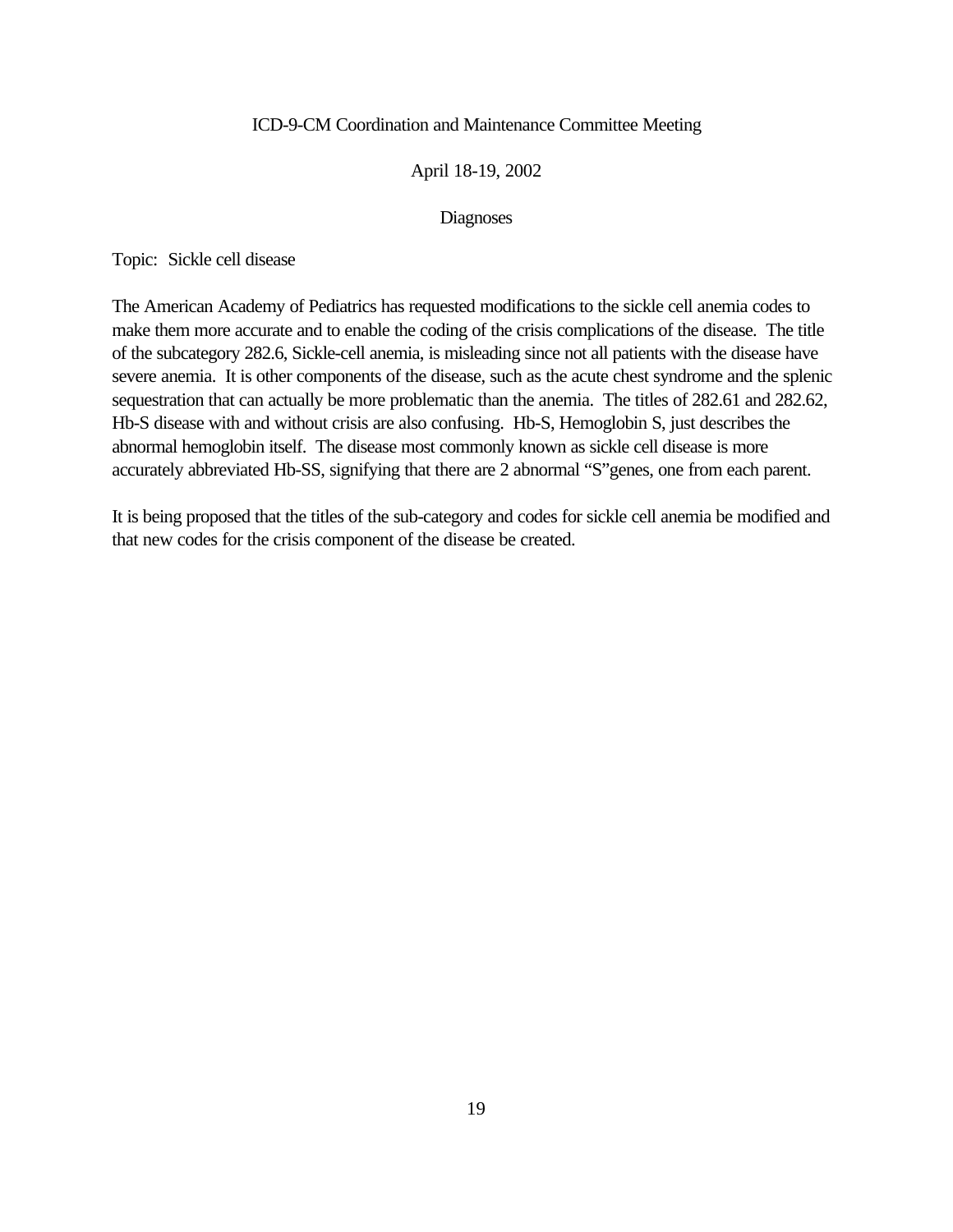April 18-19, 2002

### Diagnoses

## TABULAR MODIFICATION

### 282 Hereditary hemolytic anemias

282.4 Thalassemias

| Delete-  |           | Cooley's anemia                                                  |
|----------|-----------|------------------------------------------------------------------|
|          |           | Hereditary leptocytosis                                          |
|          |           | Mediterranean anemia (with other hemoglobinopathy)               |
|          |           | Microdrepanocytosis                                              |
|          |           | Sickle-cell thalassemia                                          |
|          |           | Thalassemia (alpha) (beta) (intermedia) (major) (minima) (minor) |
|          |           | (mixed) (trait) (with other hemoglobinopathy)                    |
|          |           | Thalassemia Hb-S disease                                         |
| Revise   | Excludes: | sickle-cell anemia disease (282.60-282.69)                       |
| New code |           | 282.41 Sickle-cell thalassemia without crisis                    |
|          |           | Thalassemia Hb-S disease without crisis                          |
| New code |           | 282.42 Sickle-cell thalassemia with crisis                       |
| Add      |           | Sickle-cell thalassemia with vasoocculsive pain                  |
|          |           | Thalassemia Hb-S disease with crisis                             |
| Add      |           | Use additional code for types of crisis, such as:                |
| Add      |           | Acute chest syndrome (517.3)                                     |
| Add      |           | Splenic sequestration (289.52)                                   |
| New code |           | 282.49 Other thalassemia                                         |
|          |           | Cooley's anemia                                                  |
|          |           | Hereditary leptocytosis                                          |
|          |           | Mediterranean anemia (with other hemoglobinopathy)               |
|          |           | Microdrepanocytosis                                              |
|          |           | Thalassemia (alpha) (beta) (intermedia) (major) (minima)         |
|          |           | (minor) (mixed) (trait) (with other hemoglobinopathy)            |
|          |           | Thalassemia NOS                                                  |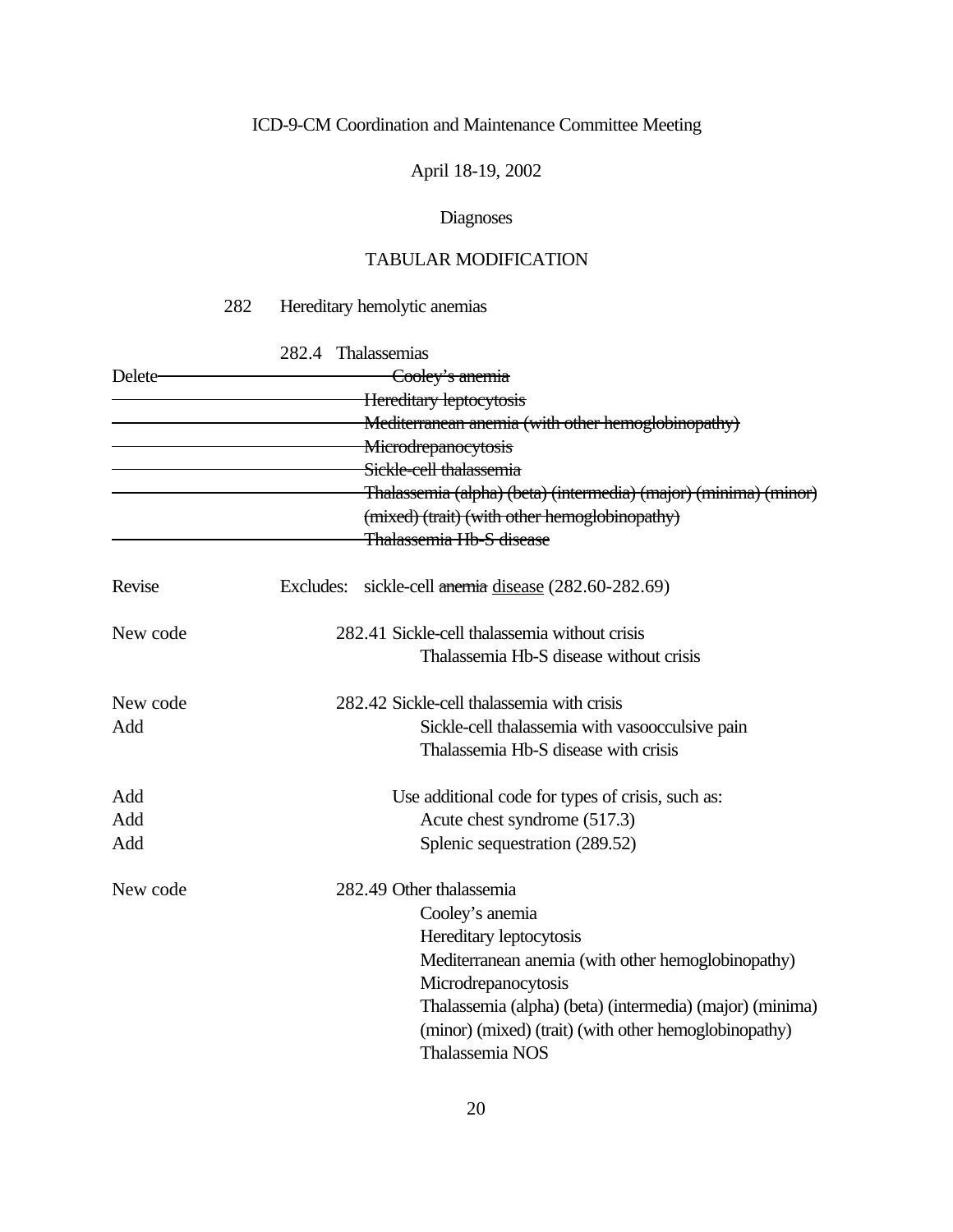## April 18-19, 2002

| Revise   | 282.6 Sickle-cell anemia disease                    |
|----------|-----------------------------------------------------|
| Add      | Sickle-cell anemia                                  |
| Revise   | Excludes: sickle-cell thalassemia (282.41-282.42)   |
| Revise   | 282.60 Sickle-cell anemia, disease, unspecified     |
| Add      | Sickle-cell anemia NOS                              |
| Revise   | 282.61 Hb-S Hb-SS disease without mention of crisis |
| Revise   | 282.62 Hb-S Hb-SS disease with mention of crisis    |
| Add      | Hb-SS disease with vasoocclusive pain               |
| Add      | Use additional code for types of crisis, such as:   |
| Add      | Acute chest syndrome (517.3)                        |
| Add      | Splenic sequestration (289.52)                      |
| Revise   | 282.63 Sickle-cell/Hb-C disease without crisis      |
| Revise   | Hb-S/Hb-C disease without crisis                    |
| New code | 282.64 Sickle-cell/Hb-C disease with crisis         |
| Add      | Hb-S/Hb-C disease with crisis                       |
| Add      | Sickle-cell/Hb-C disease with vasoocclusive pain    |
| Add      | Use additional code for types of crisis, such as:   |
| Add      | Acute chest syndrome (517.3)                        |
| Add      | Splenic sequestration (289.52)                      |
|          |                                                     |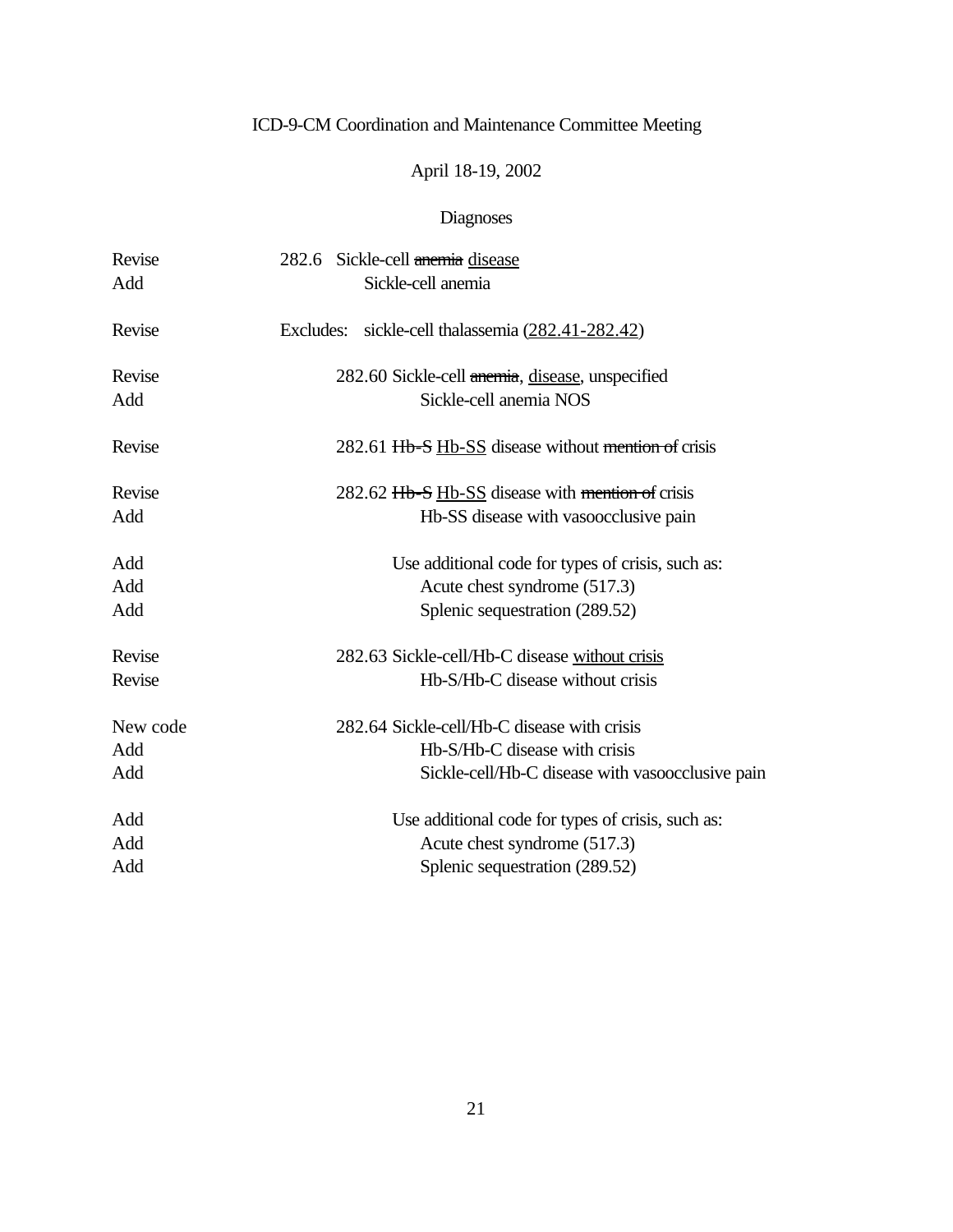## April 18-19, 2002

| New code |     | 282.68 Other sickle-cell disease without crisis                              |
|----------|-----|------------------------------------------------------------------------------|
|          |     | Hb-S/Hb-D disease without crisis                                             |
|          |     | Hb-S/Hb-E disease without crisis                                             |
|          |     | Sickle-cell/Hb-D disease without crisis                                      |
|          |     | Sickle-cell/Hb-E disease without crisis                                      |
| Revise   |     | 282.69 Other sickle-cell disease with crisis                                 |
| Revise   |     | Hb-S/Hb-D disease with crisis                                                |
| Revise   |     | Hb-S/Hb-E disease with crisis                                                |
| Revise   |     | Sickle-cell/Hb-D disease with crisis                                         |
| Revise   |     | Sickle-cell/Hb-E disease with crisis                                         |
| Revise   |     | Other sickle-cell disease with vasoocclusive pain                            |
| Add      |     | Use additional code for types of crisis, such as:                            |
| Add      |     | Acute chest syndrome (517.3)                                                 |
| Add      |     | Splenic sequestration (289.52)                                               |
|          | 289 | Other diseases of blood and blood-forming organs                             |
|          |     | 289.5 Other diseases of spleen                                               |
| New code |     | 289.52 Splenic sequestration                                                 |
| Add      |     | Code first sickle-cell disease in crisis (282.42, 282.62, 282.64,<br>282.69) |
|          | 517 | Lung involvement in conditions classified elsewhere                          |
| New code |     | 517.3 Sickle-cell acute chest syndrome                                       |
| Add      |     | Code first sickle-cell disease in crisis (282.42, 282.62, 282.64,<br>282.69) |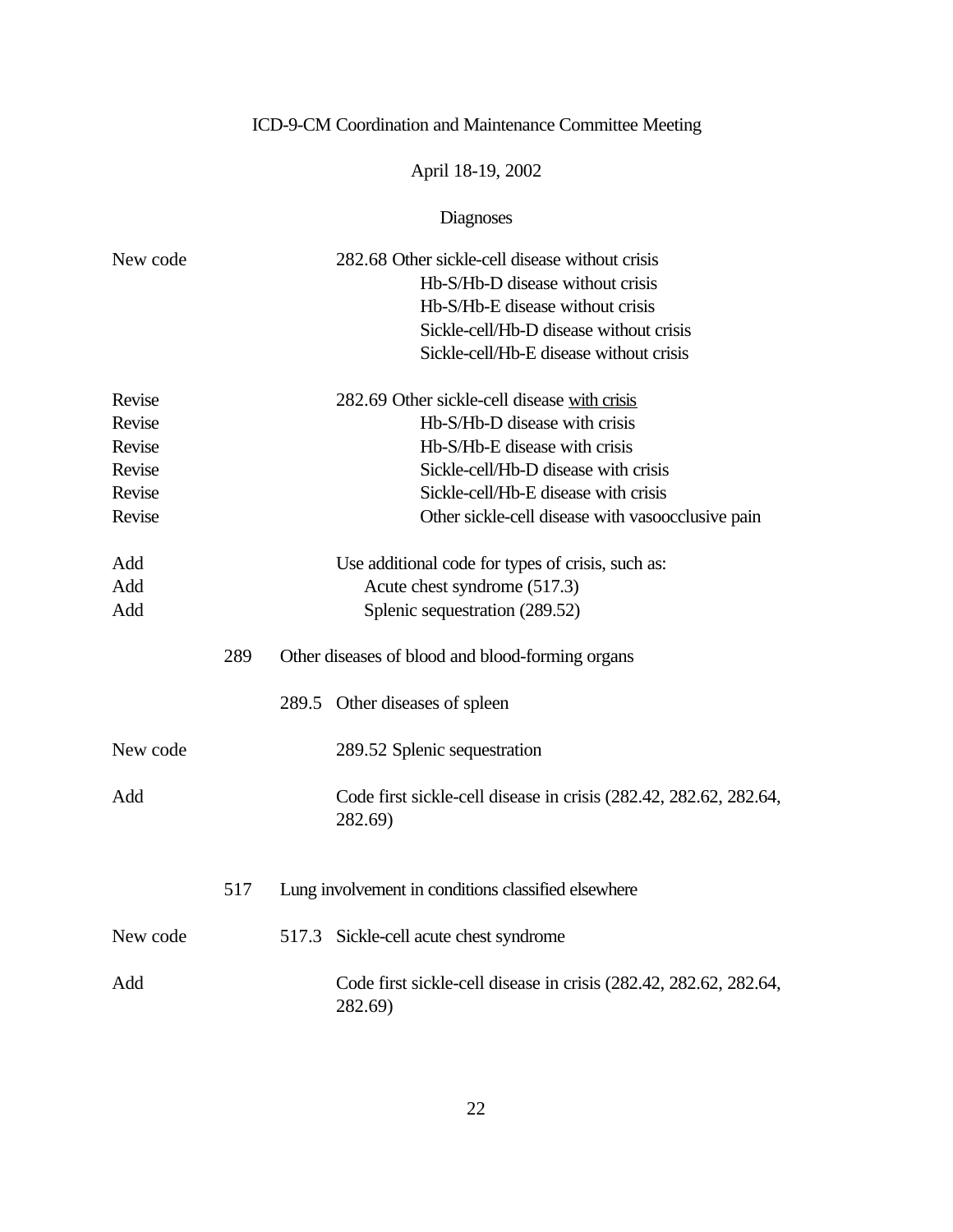#### April 18-19, 2002

#### Diagnoses

Topic: Encounter for insulin pump training and titration/Insulin pump status

Insulin pumps are increasingly being used for diabetic patients to replace daily injections of insulin. There are a number of steps required to prepare the patient in the use of the pump, including adjusting the insulin dosage and maintenance of the pump. There are no ICD-9-CM codes for these encounters, nor is there a code for insulin pump status. The following codes are being proposed.

|          | 996             | Complications peculiar to certain specified procedures |                           |                                                                              |
|----------|-----------------|--------------------------------------------------------|---------------------------|------------------------------------------------------------------------------|
|          |                 |                                                        | and graft                 | 996.5 Mechanical complication of other specified prosthetic device, implant, |
| New code |                 |                                                        |                           | 996.57 Due to insulin pump                                                   |
|          | V <sub>45</sub> |                                                        | Other postsurgical states |                                                                              |
|          |                 |                                                        |                           | V45.8 Other postsurgical states                                              |
| New code |                 |                                                        | V45.85                    | Insulin pump status                                                          |
|          | V <sub>53</sub> |                                                        |                           | Fitting and adjustment of other device                                       |
|          |                 |                                                        |                           | V53.9 Other and unspecified device                                           |
| New code |                 |                                                        | V53.90                    | Unspecified device                                                           |
| New code |                 |                                                        | V53.91                    | Fitting and adjustment of insulin pump<br>Insulin pump titration             |
| New code |                 |                                                        | V53.99                    | Other device                                                                 |
| Revise   | V <sub>65</sub> |                                                        |                           | Other persons seeking consultation without complaint or sickness             |
|          |                 |                                                        |                           | V65.4 Other counseling, not elsewhere classified                             |
| New code |                 |                                                        | V65.46                    | Encounter for insulin pump training                                          |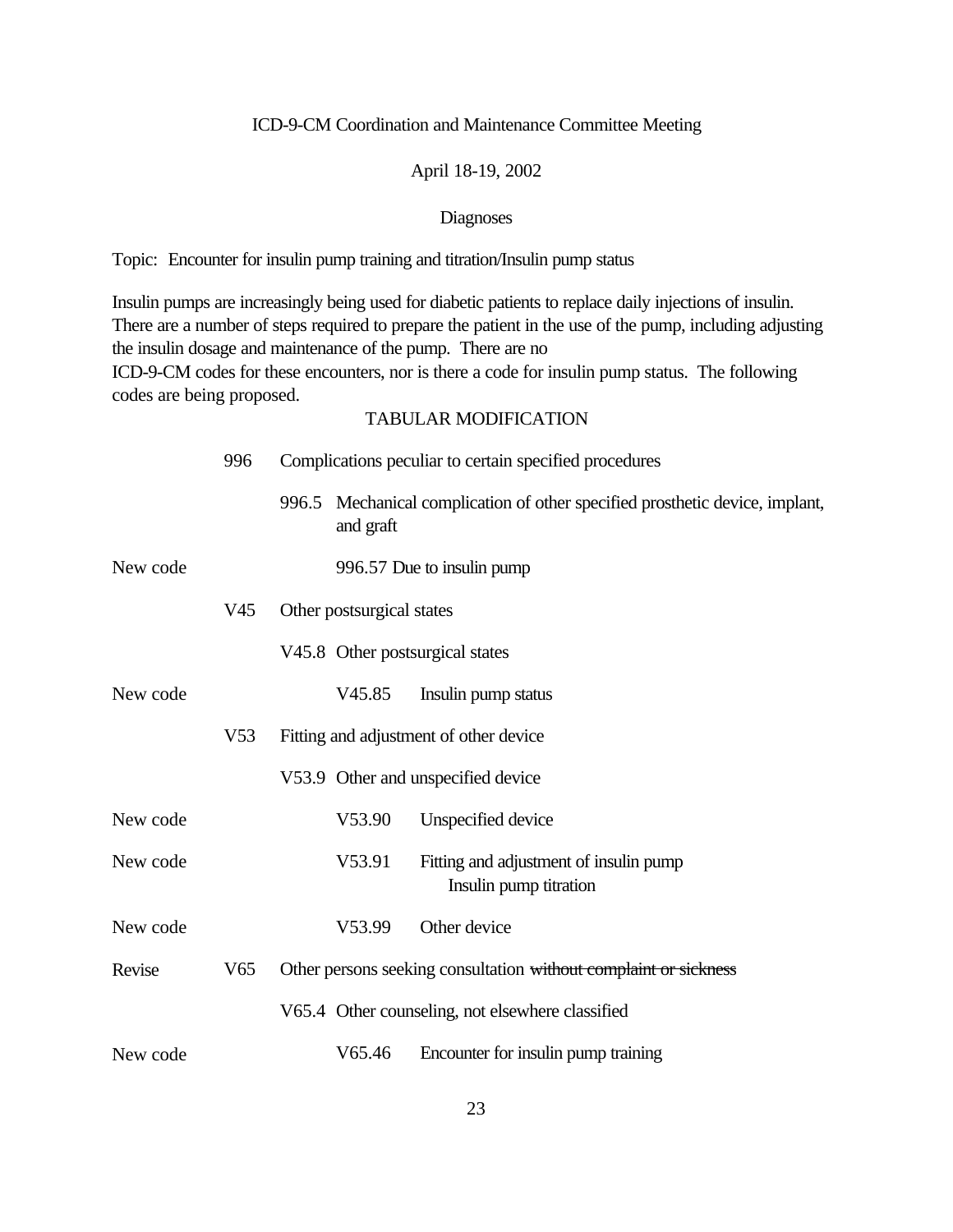#### April 18-19, 2002

#### Diagnoses

Topic: Late effects of SIRS

New codes for Systemic Inflammatory Response Syndrome (SIRS) and Severe Sepsis will become effective October 1, 2002. Additional codes for the long-term consequences of SIRS, such as critical illness myopathy, were also approved. However, there is no late effect code for SIRS. Such a code is being proposed at this time.

|          | 995 | Certain adverse effects not elsewhere classified                        |  |  |
|----------|-----|-------------------------------------------------------------------------|--|--|
|          |     | 995.9 Systemic inflammatory response syndrome (SIRS)                    |  |  |
| New code |     | 995.95 Late effect of systemic inflammatory response syndrome<br>(SIRS) |  |  |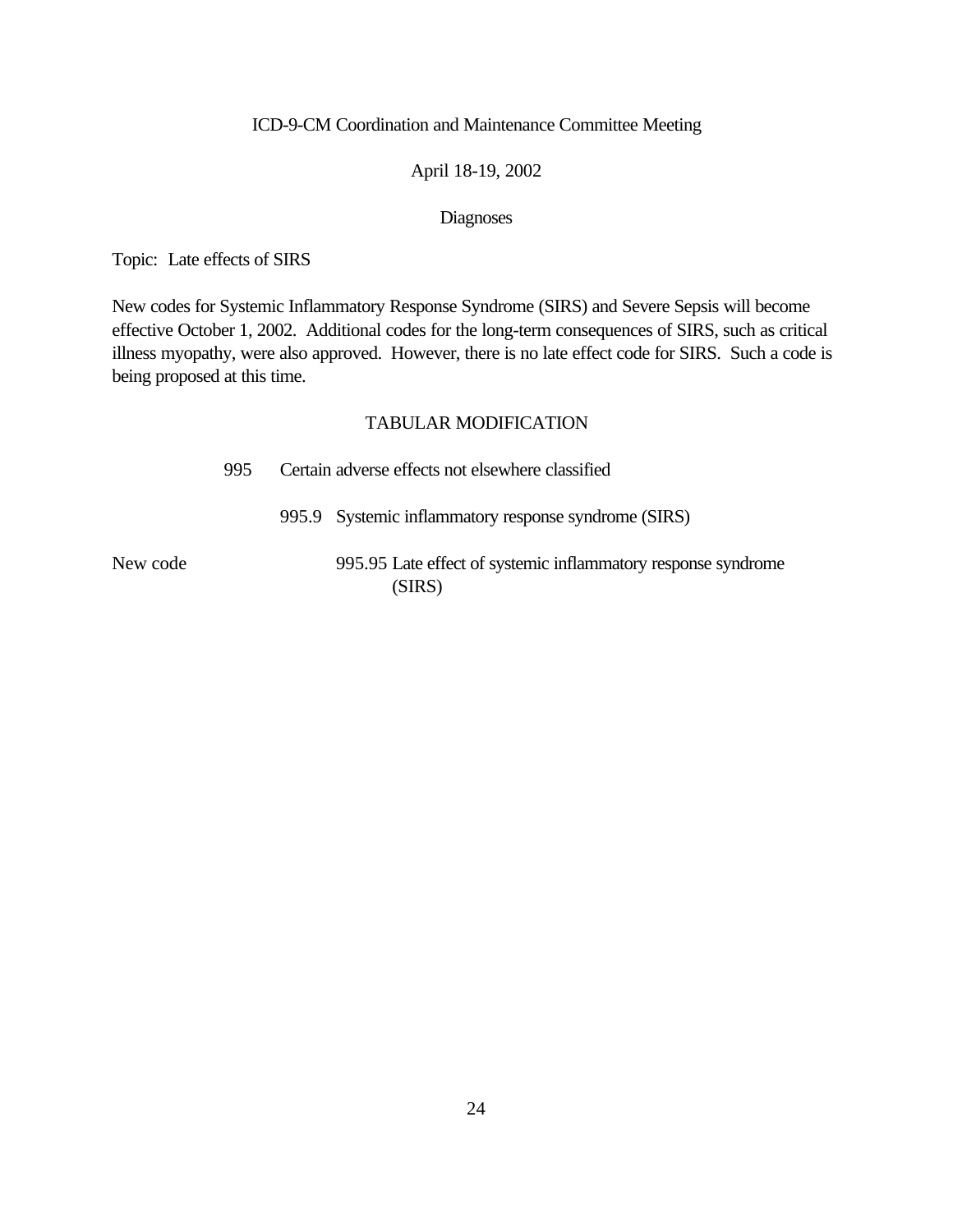#### April 18-19, 2002

#### Diagnoses

Topic: Atherosclerosis of bypass graft of transplanted heart

A new code for atherosclerosis of a transplanted heart will become effective October 1, 2002. At the time that this new code was proposed it was expected that a transplanted heart would have only native arteries. It is, however, a practice that hearts that have undergone bypass are being used as transplant organs. For this reason a modification to the code title of the code to become effective October 1, 2002 as well as an additional code are being proposed for atherosclerosis of transplanted heart. The new code title would not take effect until October 1, 2003. Until then, the code becoming effective October 1, 2002 will be correct for all transplanted hearts, with either native or non-native vessels.

|          | 414 | Other forms of chronic ischemic heart disease |                                                              |  |
|----------|-----|-----------------------------------------------|--------------------------------------------------------------|--|
|          |     |                                               | 414.0 Coronary atherosclerosis                               |  |
| Revise   |     |                                               | 414.06 Of native coronary artery of transplanted heart       |  |
| New code |     |                                               | 414.07 Of bypass graft (artery) (vein) of transplanted heart |  |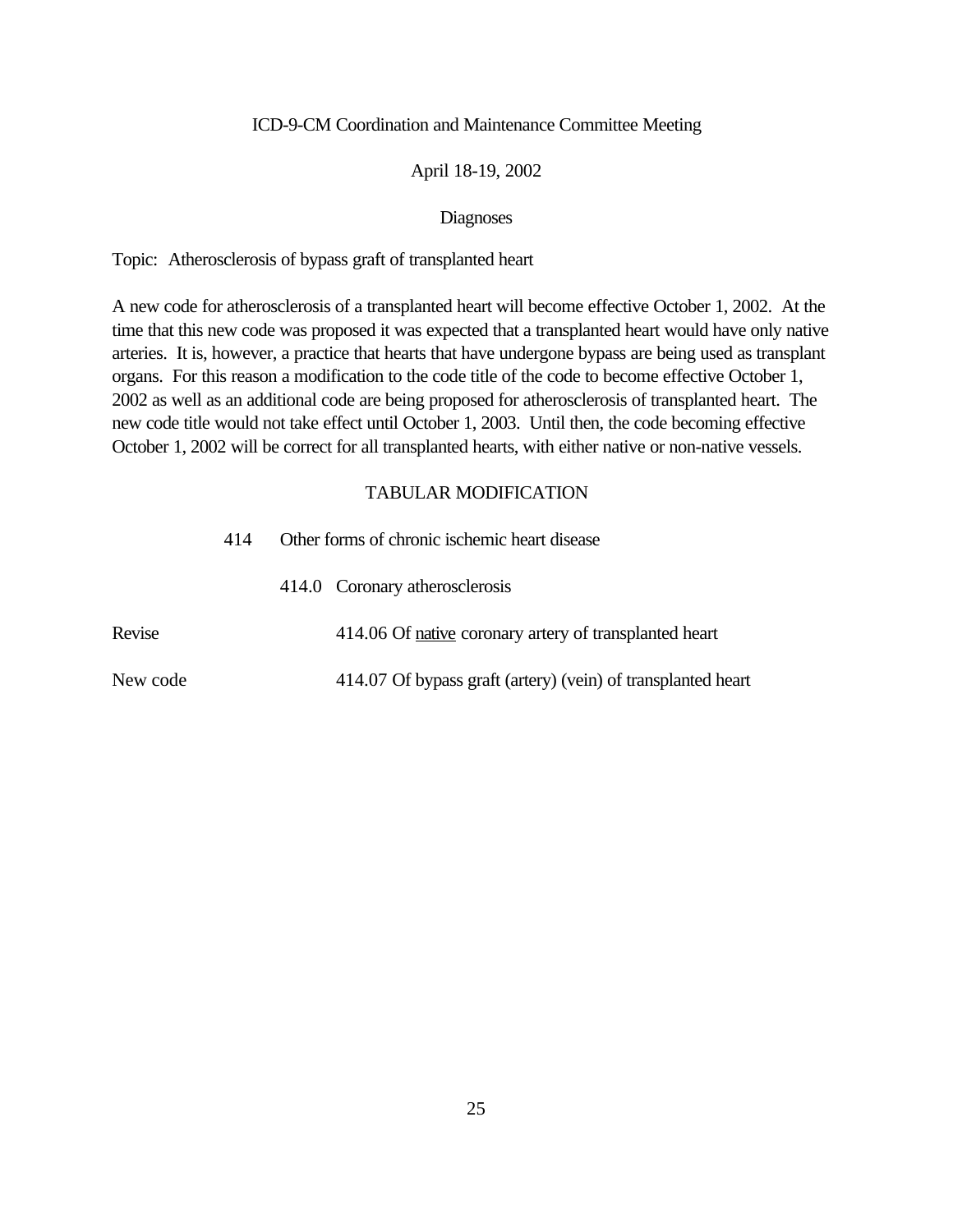#### April 18-19, 2002

#### Diagnoses

Topic: Hyperplasia of prostate with urinary obstruction

Hyperplasia of the prostate causes a number of symptoms, the primary being urinary obstruction. It is often the symptom that brings a patient to see a physician. Admission to the hospital is for relieving the obstruction. Coding guidelines state that a symptom code should not be used when a symptom is integral to a condition. Alternatively, a symptom code may be used with a confirmed condition when the symptom is not always present with the condition or presents a problem in its own right.

Coding of hyperplasia of the prostate has been a problem due to the fact that urinary obstruction is a routine symptom of the condition. There has been continuing discussion on the need to code both the condition and the symptom. The symptom usually is coded and then the discussion becomes which condition should be sequenced first, the underlying condition or the symptom.

It can be logically argued either way, that the underlying condition or the symptom should be coded first. To resolve the debate over the coding of this condition, it is being proposed that combination codes be created that include both the prostate condition and the accompanying urinary obstruction.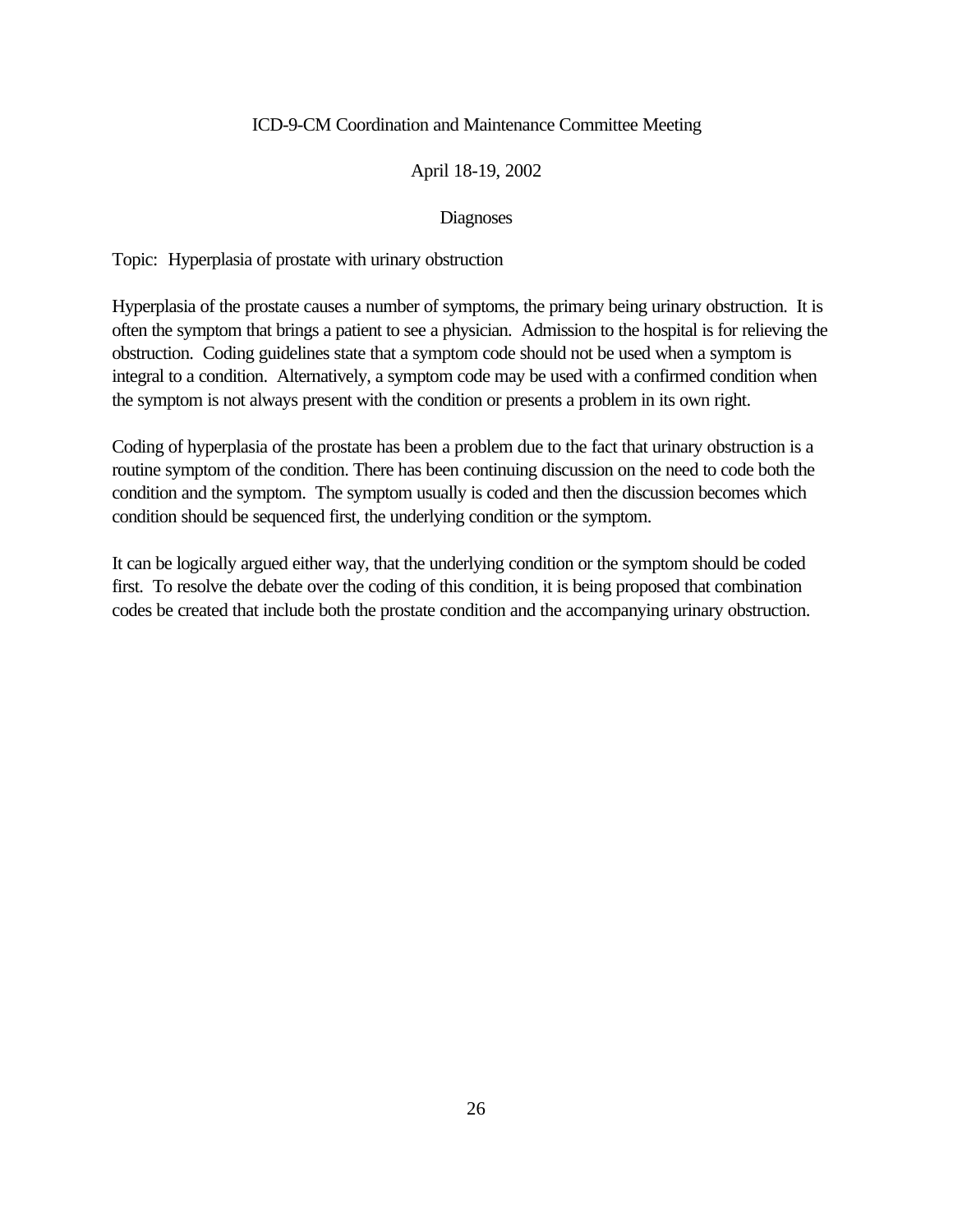April 18-19, 2002

# Diagnoses

|          | 600 | Hyperplasia of prostate                                                                                                                           |  |  |
|----------|-----|---------------------------------------------------------------------------------------------------------------------------------------------------|--|--|
|          |     | 600.0 Hypertrophy (benign) of prostate                                                                                                            |  |  |
| New code |     | 600.00 Hypertrophy (benign) of prostate without urinary obstruction<br>Hypertrophy (benign) of prostate NOS                                       |  |  |
| New code |     | 600.01 Hypertrophy (benign) of prostate with urinary obstruction<br>Hypertrophy (benign) of prostate with urinary retention                       |  |  |
|          |     | 600.1 Nodular prostate                                                                                                                            |  |  |
|          |     | 600.10 Nodular prostate without urinary obstruction                                                                                               |  |  |
|          |     | 600.11 Nodular prostate with urinary obstruction<br>Nodular prostate with urinary retention                                                       |  |  |
|          |     | 600.2 Benign localized hyperplasia of prostate                                                                                                    |  |  |
| New code |     | 600.20 Benign localized hyperplasia of prostate without urinary<br>obstruction<br>Benign localized hyperplasia of prostate NOS                    |  |  |
| New code |     | 600.21 Benign localized hyperplasia of prostate with urinary<br>obstruction<br>Benign localized hyperplasia of prostate with urinary<br>retention |  |  |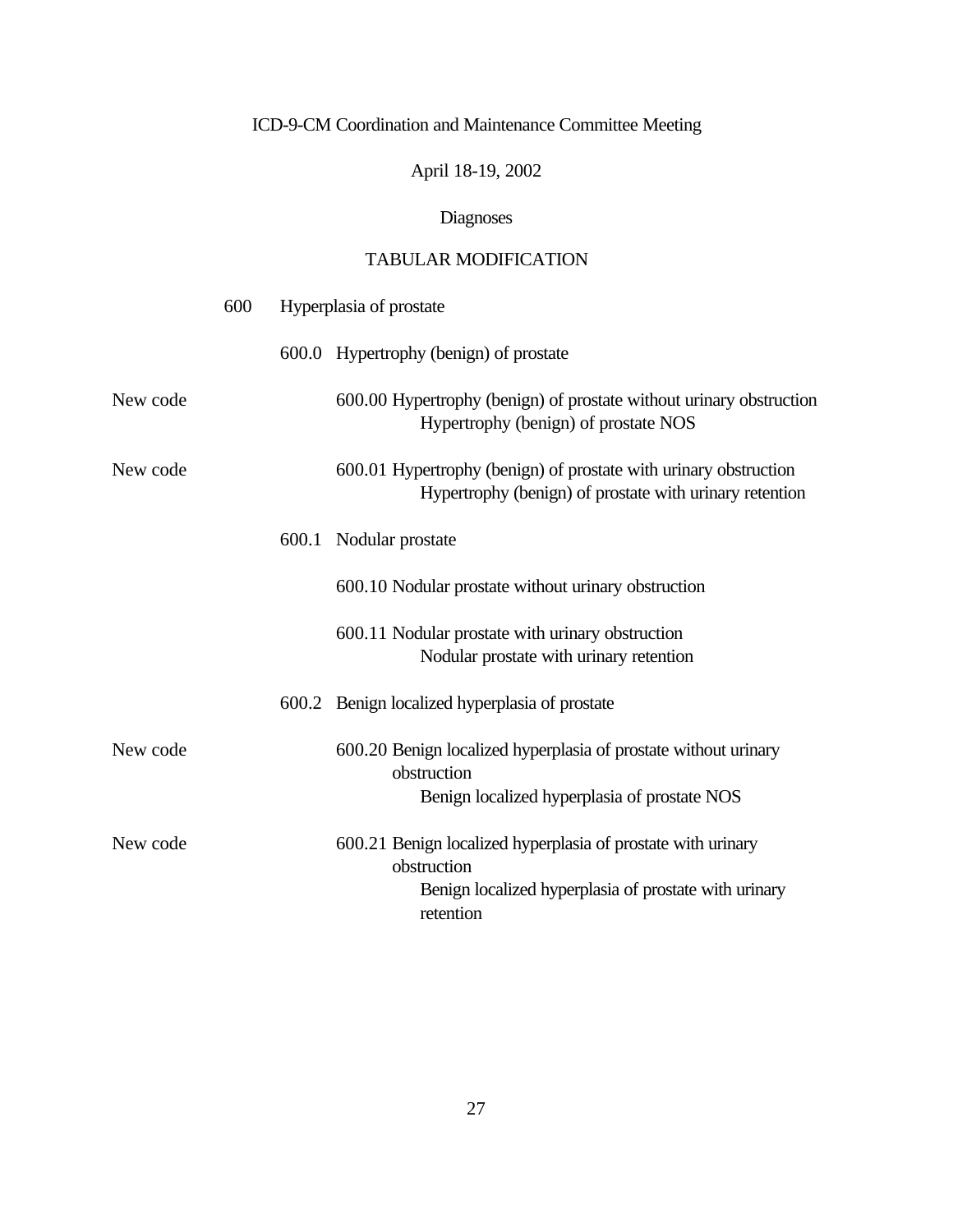## April 18-19, 2002

|          | 600.9 Hyperplasia of prostate, unspecified                                                                                            |
|----------|---------------------------------------------------------------------------------------------------------------------------------------|
| New code | 600.90 Hyperplasia of prostate, unspecified, without urinary<br>obstruction<br>Hyperplasia of prostate NOS                            |
| New code | 600.91 Hyperplasia of prostate, unspecified, with urinary obstruction<br>Hyperplasia of prostate, unspecified, with urinary retention |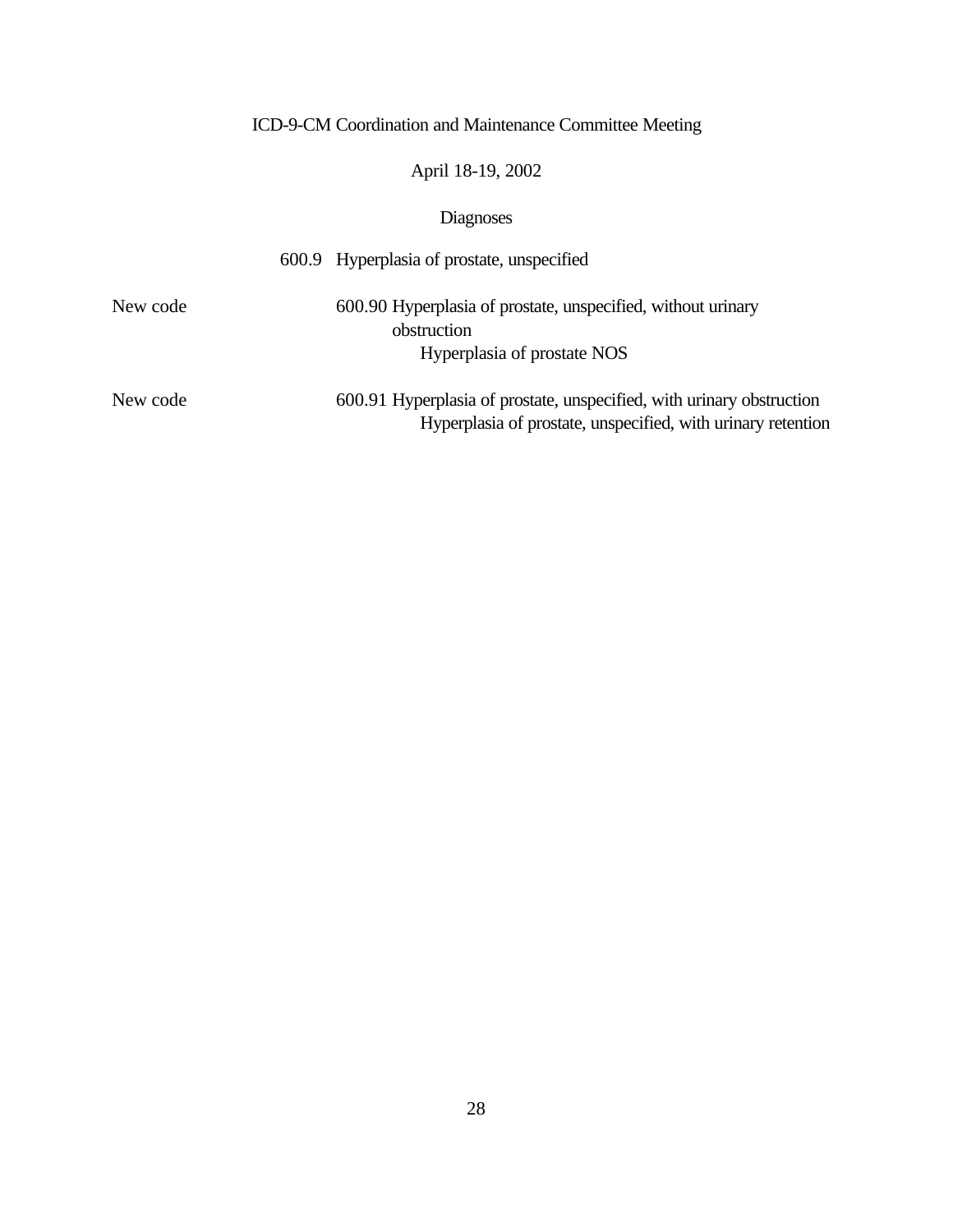## April 18-19, 2002

# Diagnoses

## Addenda

### TABULAR

|                      | 202            | Other malignant neoplasms of lymphoid and histiocytic tissue                                                                                                                                    |  |  |  |  |
|----------------------|----------------|-------------------------------------------------------------------------------------------------------------------------------------------------------------------------------------------------|--|--|--|--|
| Add<br>Add<br>Add    |                | 202.9 Other and unspecified malignant neoplasms of lymphoid and histiocytic<br>tissue<br>follicular dendritic cell sarcoma<br>interdigitating dendritic cell sarcoma<br>Langerhans cell sarcoma |  |  |  |  |
|                      | 491            | Chronic bronchitis                                                                                                                                                                              |  |  |  |  |
|                      |                | 491.2 Obstructive chronic bronchitis                                                                                                                                                            |  |  |  |  |
| Revise               |                | 491.20 Without mention of acute exacerbation                                                                                                                                                    |  |  |  |  |
| Revise<br>Add<br>Add |                | 491.21 With (acute) exacerbation<br><b>Decompensated COPD</b><br>Decompensated COPD with exacerbation                                                                                           |  |  |  |  |
|                      | 493            | Asthma                                                                                                                                                                                          |  |  |  |  |
|                      |                | The following fifth-digit subclassification is for use with category 493:                                                                                                                       |  |  |  |  |
| Revise               | $\overline{0}$ | without mention of status asthmaticus or acute exacerbation or unspecified                                                                                                                      |  |  |  |  |
| Revise               | $\overline{2}$ | with (acute) exacerbation                                                                                                                                                                       |  |  |  |  |
|                      | 558            | Other and unspecified noninfectious gastroenteritis and colitis                                                                                                                                 |  |  |  |  |
|                      |                | 558.3 Allergic gastroenteritis and colitis                                                                                                                                                      |  |  |  |  |
| Add                  |                | Use additional code to identify type of food allergy (V15.01-V15.05)                                                                                                                            |  |  |  |  |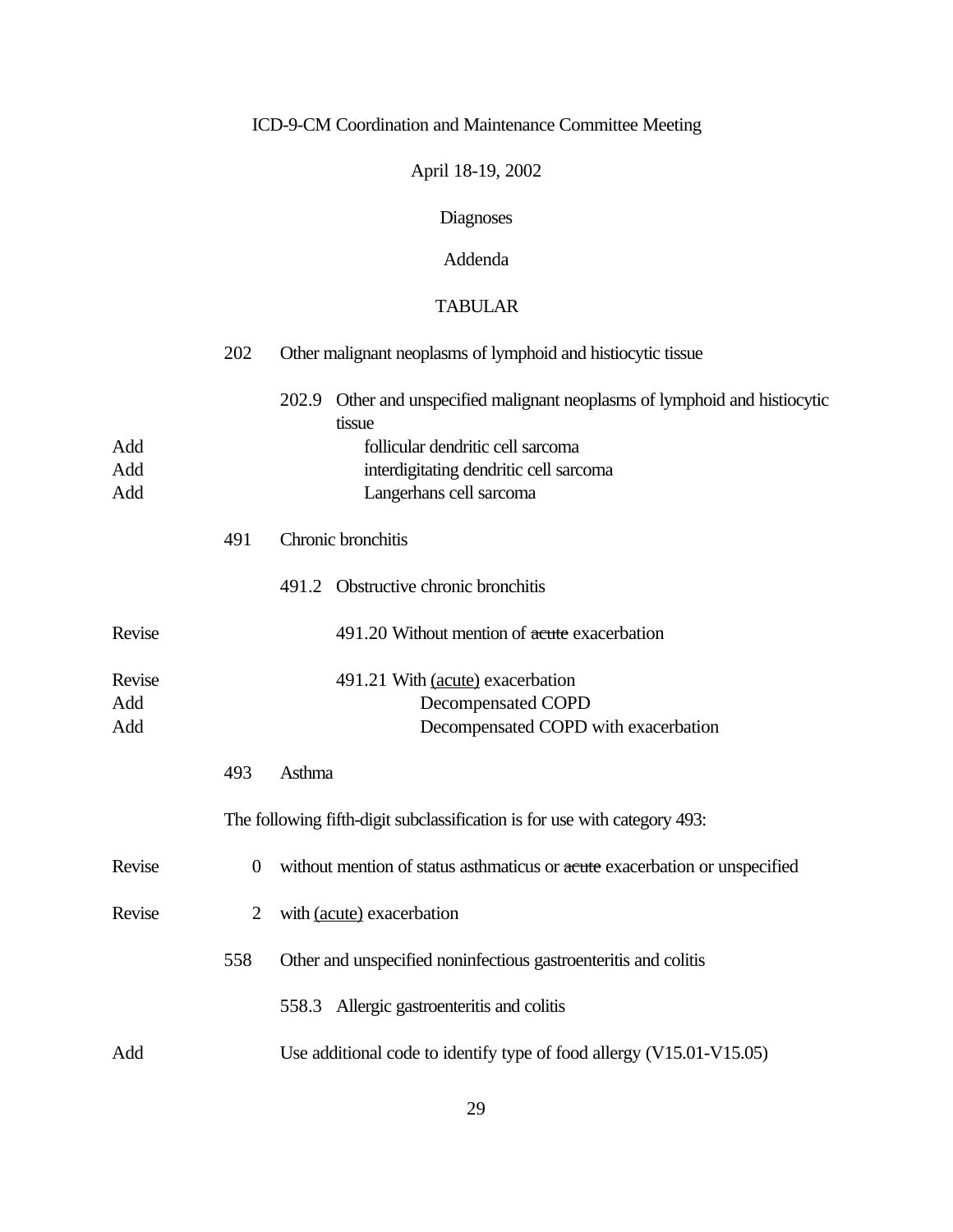## April 18-19, 2002

# Diagnoses

|        | Other and unspecified disorders of joint<br>719                                                                                                                                            |
|--------|--------------------------------------------------------------------------------------------------------------------------------------------------------------------------------------------|
| Revise | The following fifth-digit subclassification is for use with codes 719.0-719.6, 719.8-<br>719.9; valid digits are in [brackets] under each code. See above category 710 for<br>definitions. |
|        | 719.7 Difficulty in walking                                                                                                                                                                |

Delete  $[0, 5-9]$ 

## CRUSHING INJURY (925-929)

| Delete |     | Excludes: concussion $(850.0-850.9)$                                                     |  |  |  |  |
|--------|-----|------------------------------------------------------------------------------------------|--|--|--|--|
|        |     | fractures (800-829)                                                                      |  |  |  |  |
|        |     | internal organs $(860.0 - 869.1)$                                                        |  |  |  |  |
|        |     | that incidental to:                                                                      |  |  |  |  |
|        |     | internal injury $(860.0 - 869.1)$                                                        |  |  |  |  |
|        |     | $\frac{1}{2}$ intracranial injury (850.0-854.1)                                          |  |  |  |  |
| Add    |     | Use additional code to identify any associated injuries, such as:<br>fractures (800-829) |  |  |  |  |
|        |     | internal injuries (860.0-869.1)                                                          |  |  |  |  |
|        |     | intracranial injury (850.0-854.1)                                                        |  |  |  |  |
|        | 926 | Crushing injury of trunk                                                                 |  |  |  |  |
| Delete |     | Excludes: crush injury of internal organs (860.0-869.1)                                  |  |  |  |  |
|        |     | 926.1 Other specified sites                                                              |  |  |  |  |
|        |     | 926.19 Other                                                                             |  |  |  |  |
| Delete |     | Excludes: crushing of chest (860.0-862.9)                                                |  |  |  |  |
|        | 929 | Crushing injury of multiple and unspecified sites                                        |  |  |  |  |
| Delete |     | Excludes: multiple internal injury NOS (869.0-869.1)                                     |  |  |  |  |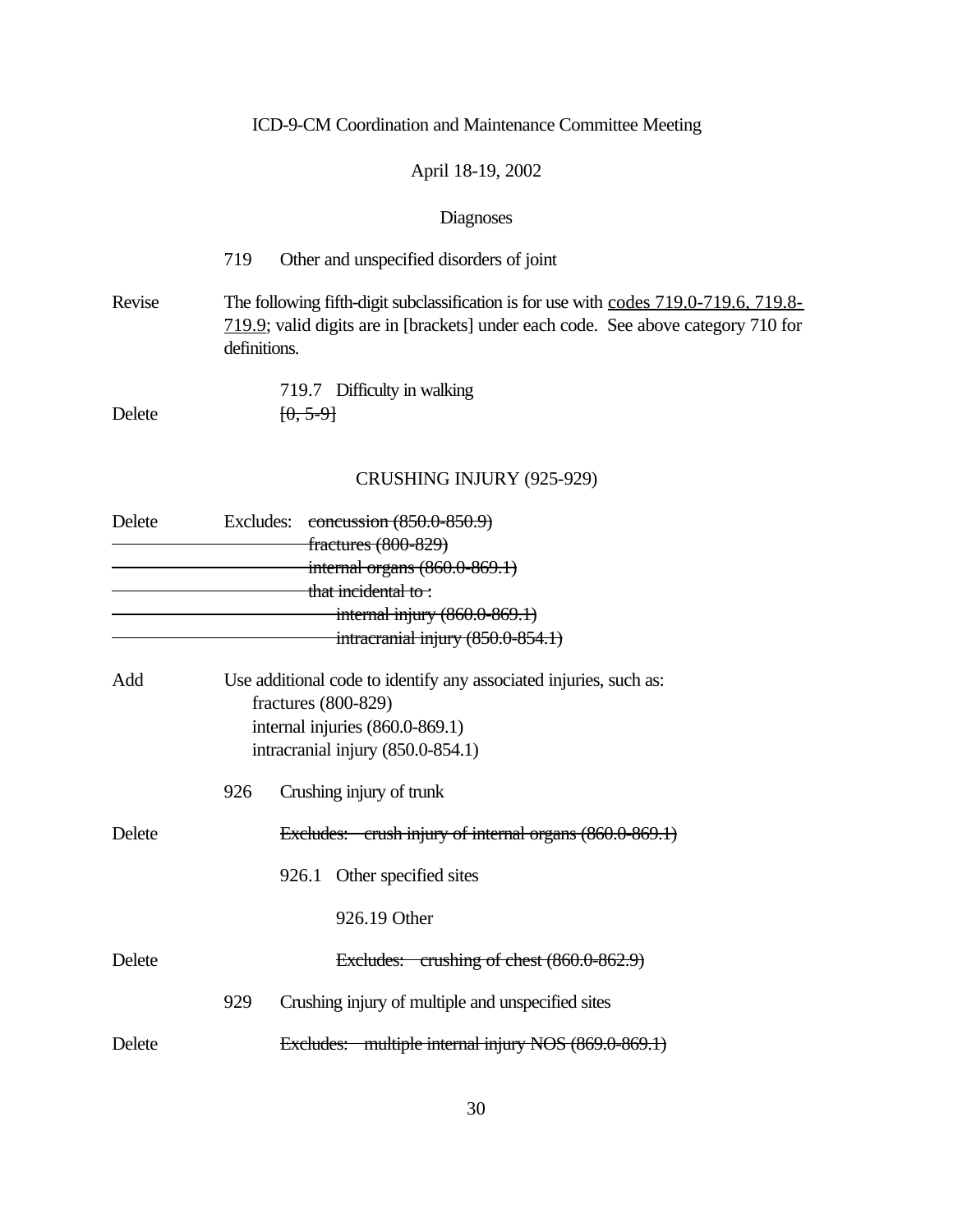## April 18-19, 2002

|            | 997                                 | Complications affecting specified body systems, not elsewhere classified                                                                                                                          |  |  |  |  |
|------------|-------------------------------------|---------------------------------------------------------------------------------------------------------------------------------------------------------------------------------------------------|--|--|--|--|
|            |                                     | 997.4 Digestive system complications                                                                                                                                                              |  |  |  |  |
| Add        |                                     | Excludes: vomiting following gastrointestinal surgery (564.3)                                                                                                                                     |  |  |  |  |
|            | V <sub>06</sub>                     | Need for prophylactic vaccination and inoculation against combinations of<br>diseases                                                                                                             |  |  |  |  |
| Revise     |                                     | V06.1 Diphtheria-tetanus-pertussis, combined [DTP] [DTaP]                                                                                                                                         |  |  |  |  |
| Revise     |                                     | V06.5 Tetanus-diphtheria [Td] [DT]                                                                                                                                                                |  |  |  |  |
| Revise     | V <sub>43</sub>                     | Organ or tissue assisted by or replaced by other means                                                                                                                                            |  |  |  |  |
| Add<br>Add |                                     | V43.2 Heart<br>Fully implantable artificial heart<br>Heart assist device                                                                                                                          |  |  |  |  |
|            | V61                                 | Other family circumstances                                                                                                                                                                        |  |  |  |  |
|            | V61.4 Health problems within family |                                                                                                                                                                                                   |  |  |  |  |
| Revise     |                                     | V61.49<br>Other<br>Care of sick or handicapped person infant, child or<br>adult in family or household<br>Presence of sick or handicapped person infant, child or<br>adult in family or household |  |  |  |  |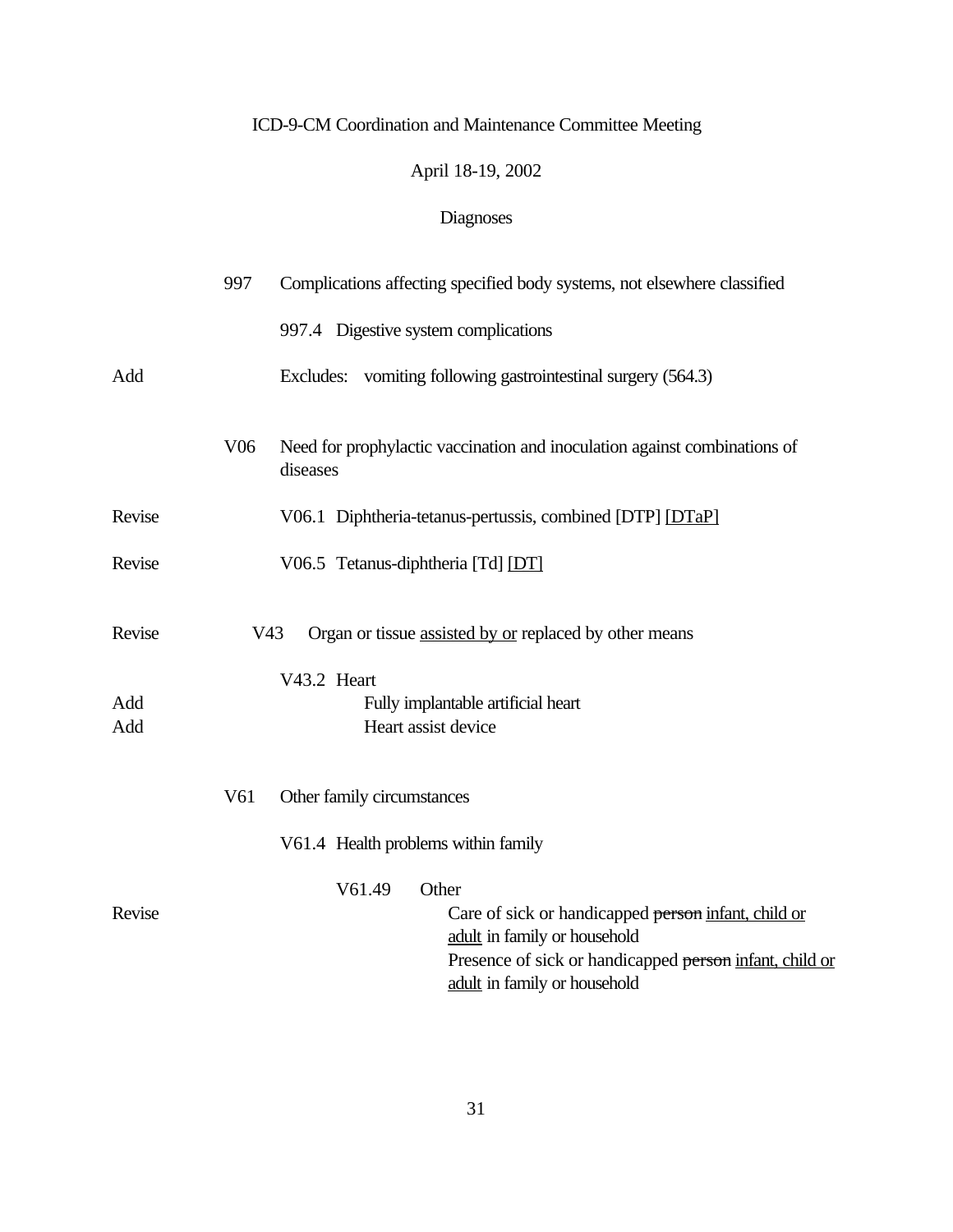## April 18-19, 2002

# Diagnoses

## Addenda

### INDEX

|        | Anemia                                       |  |  |  |
|--------|----------------------------------------------|--|--|--|
| Add    | postpartum 648.2                             |  |  |  |
|        | Angina                                       |  |  |  |
| Add    | accelerated 411.1                            |  |  |  |
|        | Complication                                 |  |  |  |
| Add    | esophagostomy 997.4                          |  |  |  |
|        | infection and inflammation                   |  |  |  |
|        | due to                                       |  |  |  |
| Add    | artificial heart 996.61                      |  |  |  |
| Add    | heart assist device 996.61                   |  |  |  |
| Add    | insulin pump 996.69                          |  |  |  |
|        | mechanical                                   |  |  |  |
| Add    | artificial heart 996.09                      |  |  |  |
|        | <b>Disease</b>                               |  |  |  |
| Add    | microvascular 413.9                          |  |  |  |
|        | Disorder                                     |  |  |  |
| Add    | premenstrual dysphoric (PMDD) 625.4          |  |  |  |
| Revise | Molding, head (during birth)- omit code      |  |  |  |
| Add    | PMDD (premenstrual dysphoric disorder) 625.4 |  |  |  |
|        | Postpartum                                   |  |  |  |
| Add    | anemia 648.2                                 |  |  |  |
|        | Sarcoma                                      |  |  |  |
| Add    | follicular dendritic cell (M9758/3) 202.9    |  |  |  |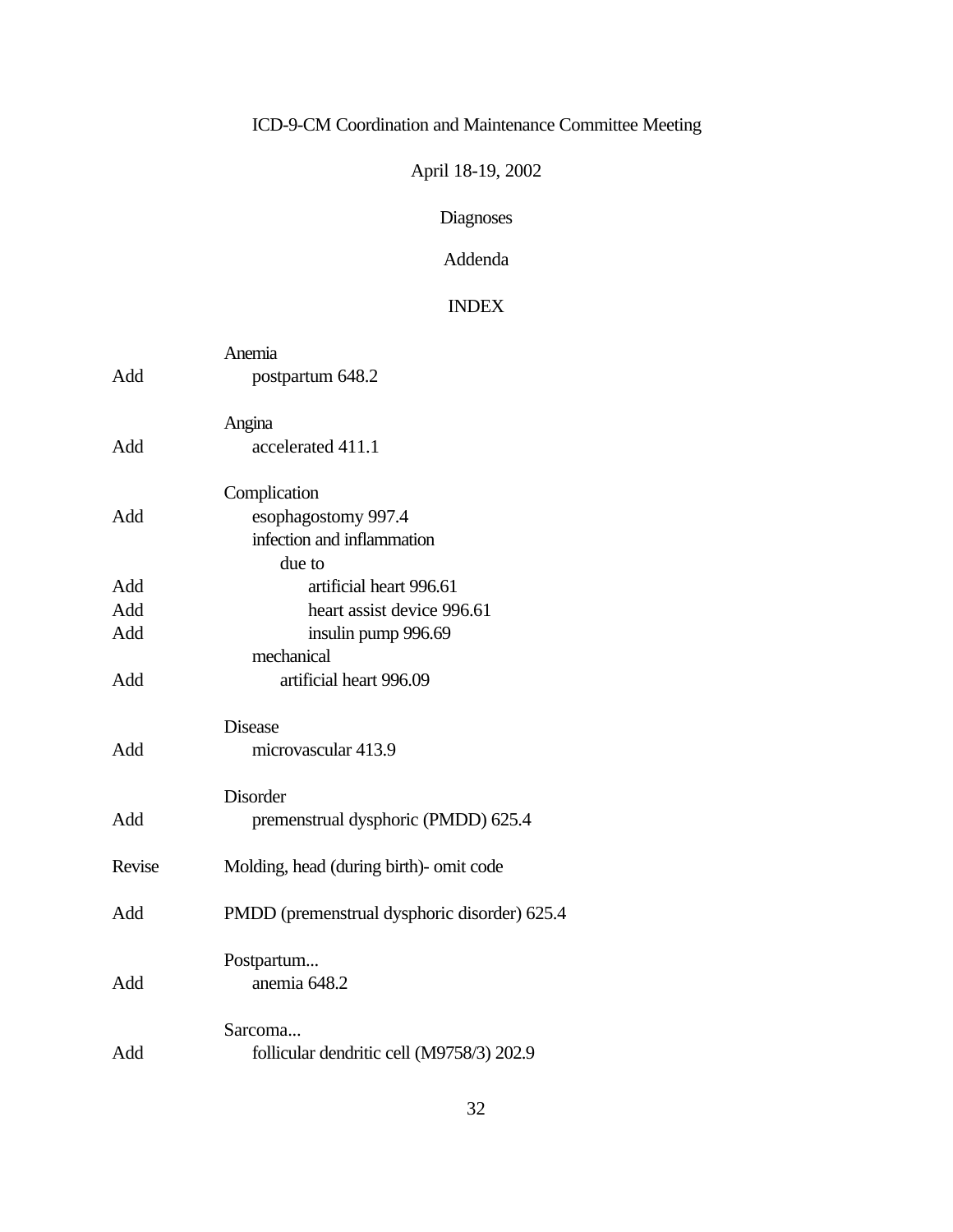## April 18-19, 2002

| Add | interdigitating dendritic cell (M9757/3) 202.9          |  |  |  |  |
|-----|---------------------------------------------------------|--|--|--|--|
| Add | Langerhans cell (M9756/3) 202.9                         |  |  |  |  |
|     |                                                         |  |  |  |  |
|     | Syndrome                                                |  |  |  |  |
| Add | Coffin-Lowry 759.89                                     |  |  |  |  |
| Add | Cowden 759.6                                            |  |  |  |  |
| Add | hair tourniquet - see also-Injury, superficial, by site |  |  |  |  |
| Add | finger $915.8$                                          |  |  |  |  |
| Add | infected 915.9                                          |  |  |  |  |
| Add | penis 911.8                                             |  |  |  |  |
| Add | infected 911.9                                          |  |  |  |  |
| Add | toe 917.8                                               |  |  |  |  |
| Add | infected 917.9                                          |  |  |  |  |
|     | Web                                                     |  |  |  |  |
| Add | duodenal 751.5                                          |  |  |  |  |